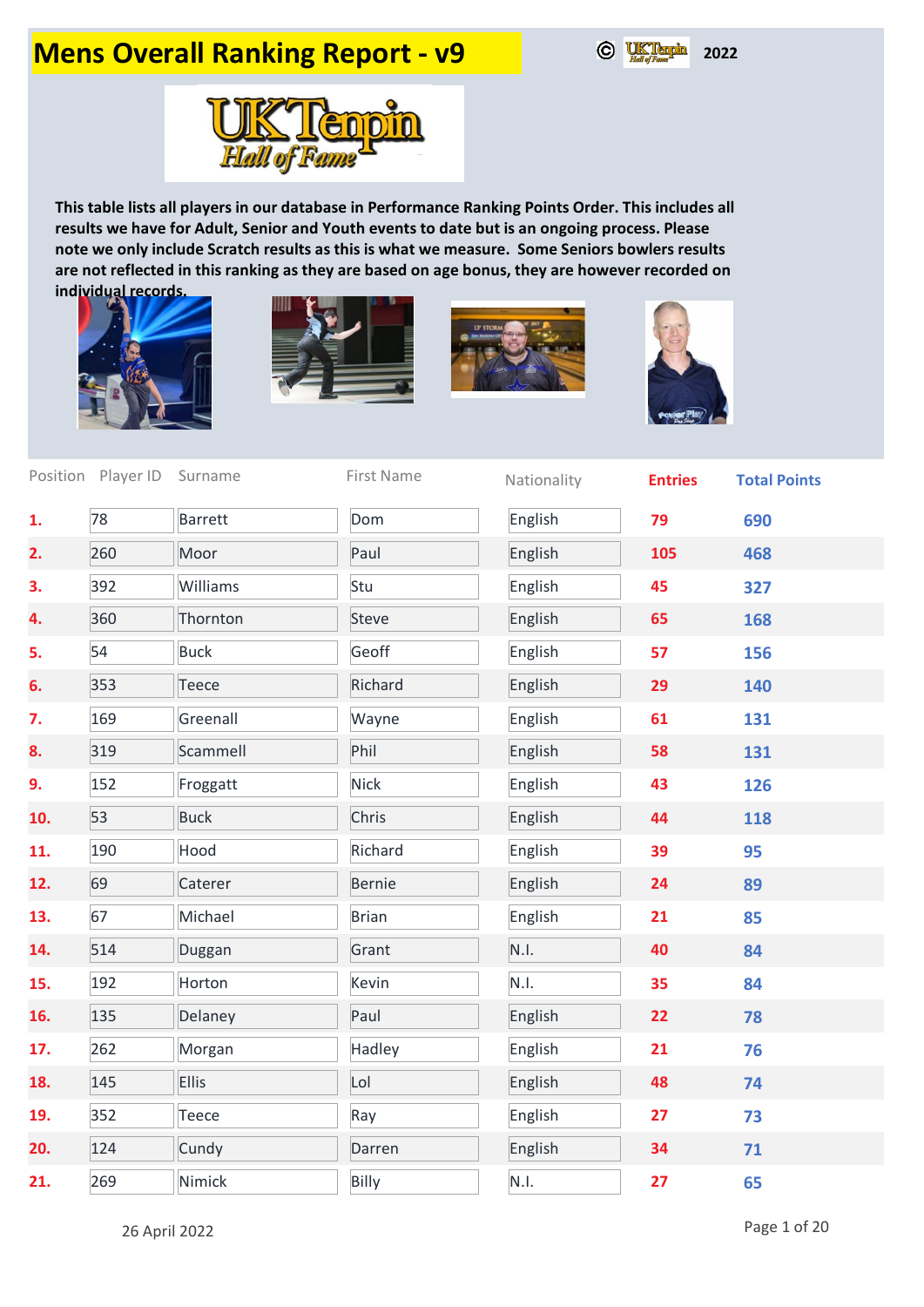|     | Position Player ID | Surname       | First Name     | Nationality | <b>Entries</b> | <b>Total Points</b> |
|-----|--------------------|---------------|----------------|-------------|----------------|---------------------|
| 22. | 75                 | Fawcett       | Alan           | English     | 21             | 65                  |
| 23. | 276                | Oldfield      | Ron            | English     | 126            | 64                  |
| 24. | 253                | Miller        | Matt           | English     | 20             | 61                  |
| 25. | 77                 | Quarry        | Mike           | English     | 23             | 59                  |
| 26. | 61                 | Pond          | Dave           | English     | 10             | 59                  |
| 27. | 310                | Robinson      | Nev            | English     | 31             | 52                  |
| 28. | 57                 | <b>Bugden</b> | Gerry          | English     | 10             | 52                  |
| 29. | 400                | Zadal         | Jon            | English     | 19             | 51                  |
| 30. | 84                 | Thurlby       | Rob            | English     | 24             | 47                  |
| 31. | 99                 | Chamberlain   | Matt           | English     | 22             | 47                  |
| 32. | 385                | Wells         | John           | English     | 15             | 47                  |
| 33. | 494                | McQueen       | Mark           | Scottish    | 21             | 45                  |
| 34. | 214                | Keddie        | Alan           | Scottish    | 19             | 45                  |
| 35. | 91                 | Cairns        | Adam           | English     | 10             | 45                  |
| 36. | 408                | Gomersall     | Steve          | English     | 23             | 43                  |
| 37. | 72                 | Marshall      | Tommy          | English     | 13             | 43                  |
| 38. | 341                | Stevenson     | Peter          | English     | 18             | 39                  |
| 39. | 710                | Donnelly      | Kenny          | N.I.        | 17             | 39                  |
| 40. | 46                 | Brown         | Simon          | English     | 18             | 38                  |
| 41. | 577                | Smith         | Alan           | N.I.        | 15             | 37                  |
| 42. | 123                | Crosby        | Elliot         | English     | 10             | 36                  |
| 43. | 412                | Tidd          | James          | English     | 16             | 35                  |
| 44. | 308                | Roberts       | <b>Brandon</b> | English     | 17             | 34                  |
| 45. | 184                | <b>Hills</b>  | Kevin          | English     | 15             | 34                  |
| 46. | 110                | Clayton       | Matthew        | English     | 10             | 34                  |
| 47. | 565                | Press         | Ryan           | N.I.        | 14             | 33                  |
| 48. | 187                | Hodge         | Keith          | English     | 16             | 32                  |
| 49. | 137                | Devlin        | Leon           | English     | 16             | 32                  |
| 50. | 136                | Delaney       | Del            | English     | 10             | 32                  |
| 51. | 273                | Oates         | Chris          | English     | 14             | 30                  |
| 52. | 335                | Snashall      | Chris          | English     | 12             | 29                  |
| 53. | 73                 | Darville      | Jez            | English     | 10             | 29                  |
| 54. | 64                 | Sullivan      | Terry          | English     | 8              | 29                  |
| 55. | 148                | Evans         | Paul           | English     | 8              | 28                  |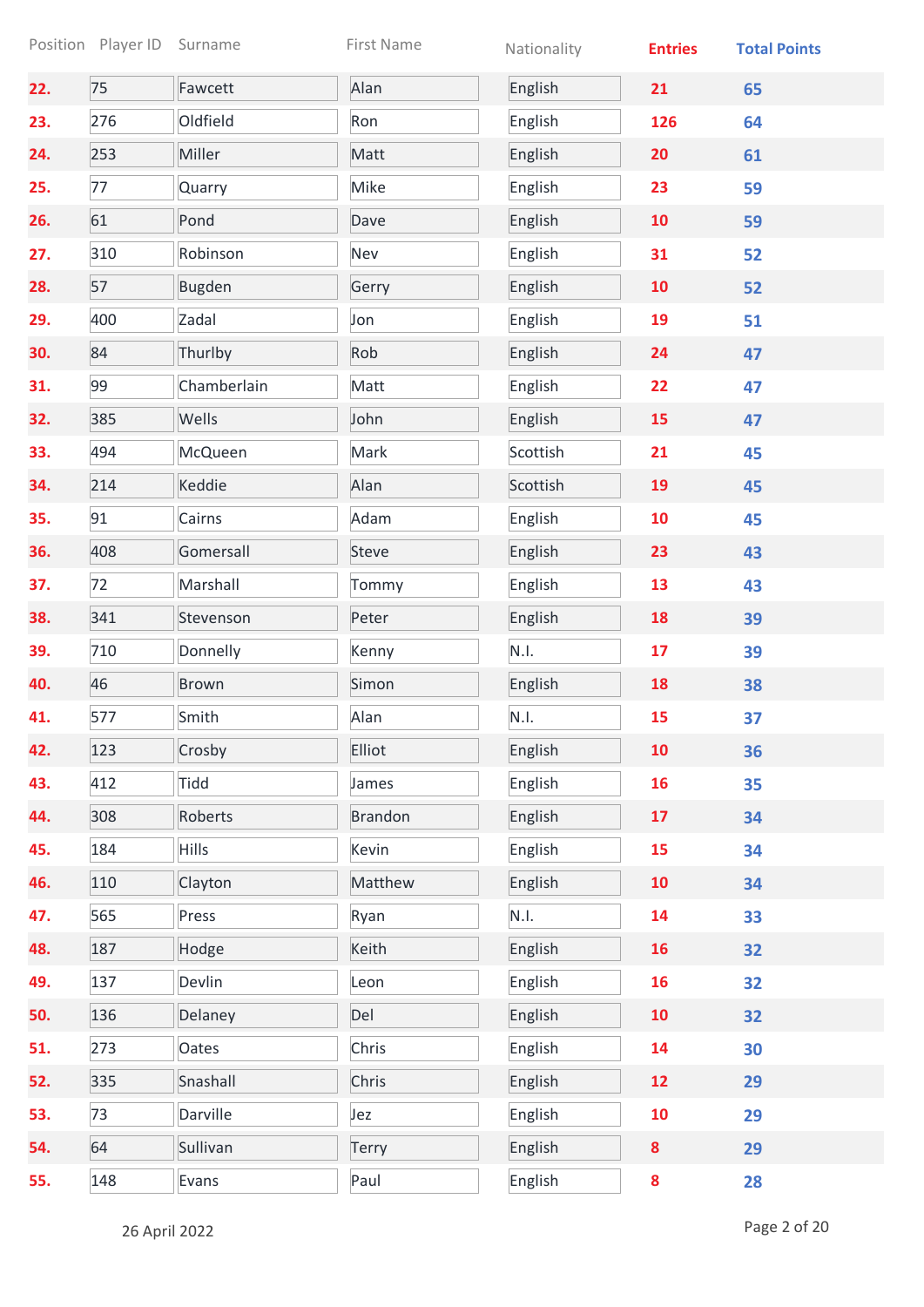|     | Position Player ID | Surname         | First Name   | Nationality | <b>Entries</b>          | <b>Total Points</b> |
|-----|--------------------|-----------------|--------------|-------------|-------------------------|---------------------|
| 56. | 71                 | Reeves          | John         | English     | $\boldsymbol{8}$        | 26                  |
| 57. | 153                | Froldi          | Ricky        | English     | 11                      | 25                  |
| 58. | 635                | Jeeves          | Steven       | English     | 18                      | 24                  |
| 59. | 41                 | <b>Boyle</b>    | Paul         | English     | 14                      | 24                  |
| 60. | 162                | Giles           | Andy         | English     | $\overline{\mathbf{z}}$ | 24                  |
| 61. | 421                | Dew             | <b>Cliff</b> | English     | 11                      | 23                  |
| 62. | 506                | Gillespie       | Andy         | Scottish    | $\overline{9}$          | 23                  |
| 63. | 165                | Gill            | Steven       | Scottish    | $\overline{9}$          | 23                  |
| 64. | 76                 | Stride          | Daniel       | English     | $\overline{\mathbf{z}}$ | 22                  |
| 65. | 68                 | <b>Butcher</b>  | Eric         | English     | 6                       | 22                  |
| 66. | 668                | <b>Davies</b>   | Daniel       | English     | 11                      | 21                  |
| 67. | 356                | Thomas          | Clive        | English     | 11                      | 21                  |
| 68. | 410                | Pragnell        | Keith        | English     | 6                       | 21                  |
| 69. | 219                | Lam             | Chris        | English     | 6                       | 21                  |
| 70. | 30                 | Blanchett       | Tony         | English     | $\overline{\mathbf{3}}$ | 21                  |
| 71. | 640                | Humphries       | Gordon       | English     | 10                      | 20                  |
| 72. | 462                | <b>Baker</b>    | Gary         | English     | 10                      | 20                  |
| 73. | 211                | Jones           | David        | English     | 5                       | 20                  |
| 74. | 244                | McCarthy        | Chas         | English     | $\overline{2}$          | 20                  |
| 75. | 348                | Taylor          | Dave         | English     | 9                       | 19                  |
| 76. | 570                | Seay            | David        | N.I.        | $\overline{\mathbf{z}}$ | 19                  |
| 77. | 40                 | <b>Bowers</b>   | Roy          | English     | 8                       | 18                  |
| 78. | 573                | <b>McCauley</b> | Paul         | N.I.        | $\overline{7}$          | 18                  |
| 79. | 96                 | Carter          | Paul         | English     | 6                       | 18                  |
| 80. | 191                | Hooper          | Curtis       | English     | $\overline{4}$          | 18                  |
| 81. | 206                | Johnson         | Chris        | English     | 3                       | 18                  |
| 82. | 503                | Hutton          | Mark         | Scottish    | $\overline{7}$          | 17                  |
| 83. | 296                | Presland        | Colin        | English     | $\overline{\mathbf{z}}$ | 17                  |
| 84. | 306                | Reid            | Ralston      | English     | $\boldsymbol{6}$        | 17                  |
| 85. | 323                | Scottow         | Paul         | English     | 4                       | 17                  |
| 86. | 62                 | Morley          | Jez          | English     | $\overline{2}$          | 17                  |
| 87. | 133                | Deacon          | Ron          | English     | 20                      | 16                  |
| 88. | 28                 | <b>Birch</b>    | Trevor       | English     | 15                      | 16                  |
| 89. | 239                | Mansfield       | Bobby        | English     | $\overline{\mathbf{z}}$ | 16                  |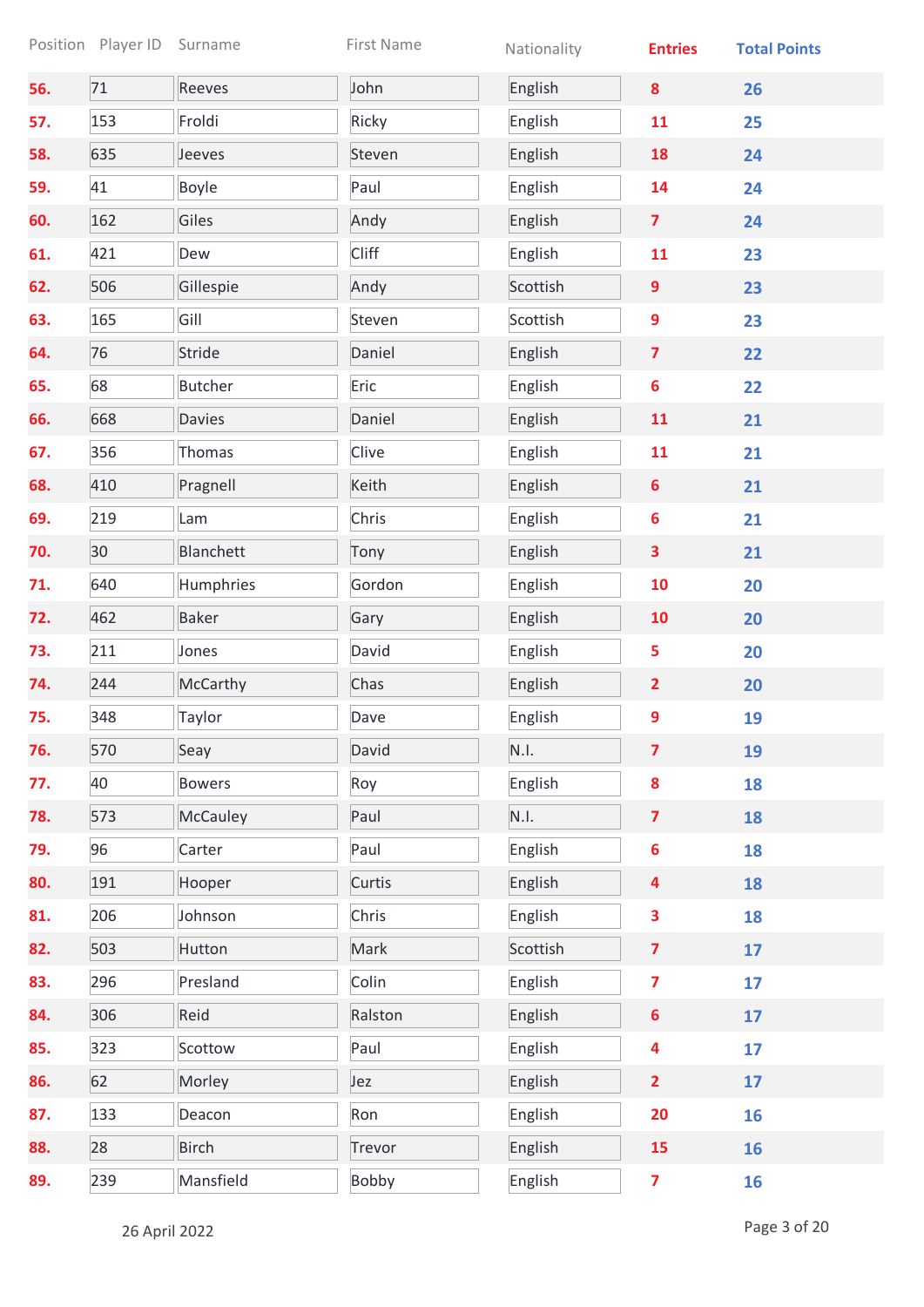|      | Position Player ID Surname |                 | First Name   | Nationality | <b>Entries</b>          | <b>Total Points</b> |
|------|----------------------------|-----------------|--------------|-------------|-------------------------|---------------------|
| 90.  | 579                        | O'Hare          | Tony         | N.I.        | 6                       | 16                  |
| 91.  | 252                        | Michaels        | Adam         | English     | 6                       | 16                  |
| 92.  | 220                        | Lamb            | Kevin        | English     | $\boldsymbol{8}$        | 15                  |
| 93.  | 566                        | McKee           | George       | N.I.        | 7                       | 15                  |
| 94.  | 544                        | Gillespie       | <b>Brian</b> | Scottish    | $\overline{\mathbf{z}}$ | 14                  |
| 95.  | 393                        | Wilson          | Norman       | English     | $\overline{\mathbf{z}}$ | 14                  |
| 96.  | 498                        | Kerr            | Mark         | Scottish    | 6                       | 14                  |
| 97.  | 336                        | <b>Staples</b>  | Dave         | English     | 6                       | 14                  |
| 98.  | 204                        | Johnson         | Kim          | English     | $6\phantom{1}$          | 14                  |
| 99.  | 300                        | Pugh            | Sam          | English     | 5                       | 14                  |
| 100. | 270                        | <b>Nock</b>     | Michael      | English     | 4                       | 14                  |
| 101. | 70                         | Edwards         | Cass         | English     | 4                       | 14                  |
| 102. | 254                        | Miller          | Steven       | English     | $\overline{\mathbf{3}}$ | 14                  |
| 103. | 227                        | Letchford       | Stephen      | English     | 3                       | 14                  |
| 104. | 122                        | Croke           | Sean         | English     | 3                       | 14                  |
| 105. | 333                        | Smith           | Jack         | English     | 8                       | 13                  |
| 106. | 38                         | <b>Botting</b>  | Graham       | English     | $\overline{\mathbf{z}}$ | 13                  |
| 107. | 163                        | Giles           | Matt         | English     | 6                       | 13                  |
| 108. | 51                         | <b>Bruce</b>    | Robert       | Welsh       | 6                       | 13                  |
| 109. | 651                        | <b>Bonfield</b> | Daniel       | English     | 5                       | 13                  |
| 110. | 58                         | <b>Buller</b>   | Jai          | English     | 4                       | 13                  |
| 111. | 342                        | Stone           | Gareth       | English     | 3                       | 13                  |
| 112. | 174                        | Hann            | Matt         | English     | $\overline{\mathbf{3}}$ | 13                  |
| 113. | 407                        | Wilkins         | <b>Brian</b> | English     | 9                       | 12                  |
| 114. | 418                        | Ince            | <b>Mick</b>  | English     | $\boldsymbol{8}$        | 12                  |
| 115. | 313                        | Rose            | Sam          | English     | $\overline{7}$          | 12                  |
| 116. | 570                        | Seal            | David        | N.I.        | $6\phantom{1}$          | 12                  |
| 117. | 620                        | Russell         | Phil         | English     | 5                       | 12                  |
| 118. | 465                        | Claxton         | James        | Scottish    | 5                       | 12                  |
| 119. | 284                        | Patel           | George       | English     | 5                       | 12                  |
| 120. | 205                        | Johnson         | Mark         | English     | 5                       | 12                  |
| 121. | 168                        | Gray            | Damien       | English     | 5                       | 12                  |
| 122. | 231                        | Lipscomb        | Guy          | English     | 4                       | 12                  |
| 123. | 172                        | Hamilton        | Matthew      | English     | 4                       | 12                  |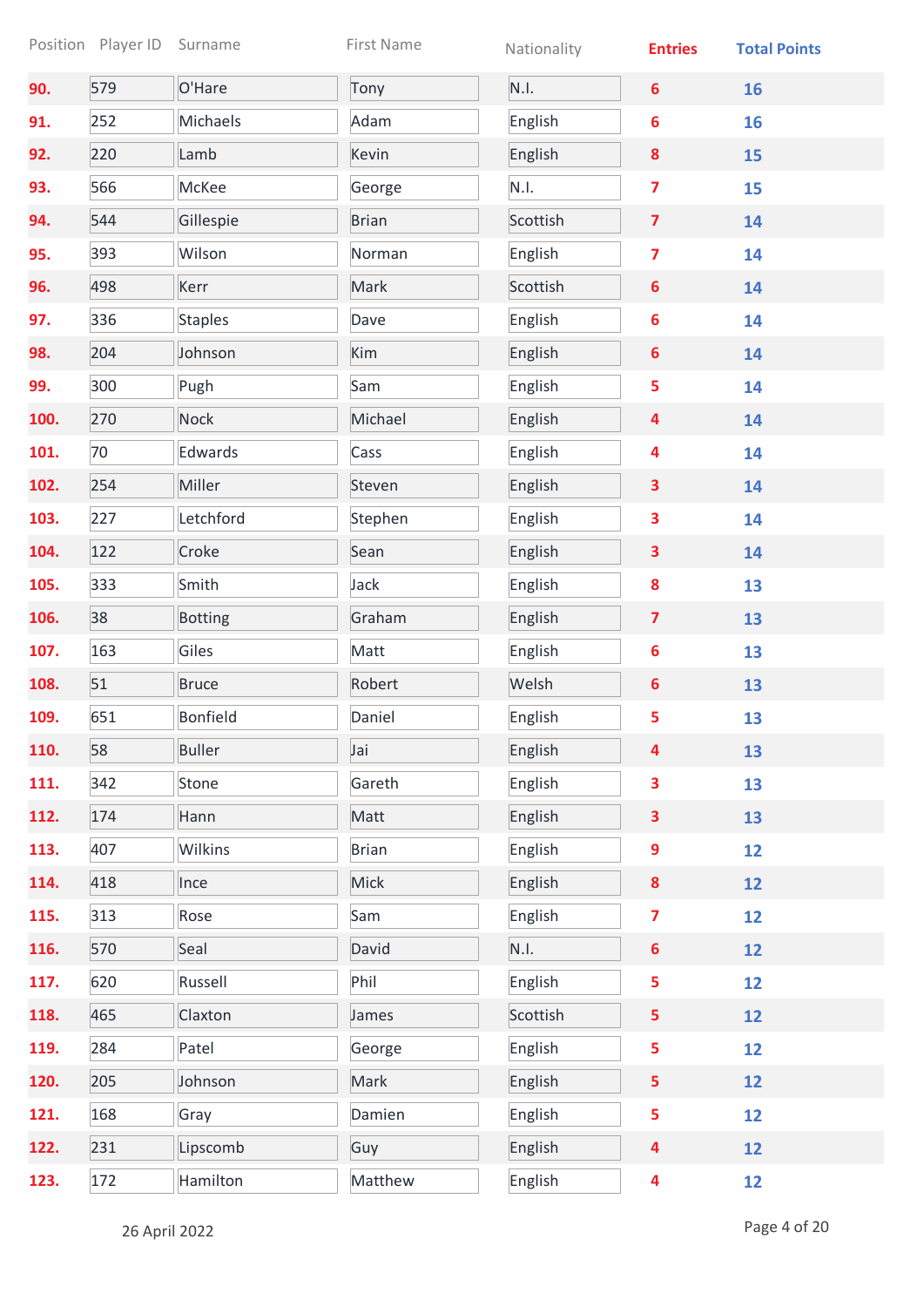Position Player ID Surname **First Name** Nationality **Entries Total Points 124.** 74 McNulty Doug English **2 12 125.** 33 Blythe Matthew English **2 12 126.** 120 Creamer Roger Finglish **7 11 127.** 657 Williamson David N.I. **5 11 128.** 599 Loberman Paul English **5 11 129.** 215 Kendall Robert English **4 11 130.** 182 Higgingbottom Norman English **4 11 131.** 112 Coleman Loke English **4 11 132.** 362 Toogood Alan English **3 11 133.** 716 Ross Michael English **8 10 134.** 1017 Horton Gordon N.I. **5 10 135.** 268 Nicolle Ian English **5 10 136.** 102 Cheung Thomas English **5 10 137.** 702 Gibbons Glen English **4 10 138.** 674 Harding Daniel English **4 10 139.** 229 Liddiard Geoff English **4 10 140.** 16 McCarthy Alex English **4 10 141.** 134 |Dee | Richard | English | 3 10 **142.** 115 Coote John English **3 10 143.** 7 Allinson | Ian | English | **1 10 144.** 85 Parker Dave English **6 9 145.** 1022 Robson Glen Welsh **5 9 146.** 404 Stott Paul Irish **3 9 147.** 330 Shrubb Adam English **2 9 148.** 44 Brewer Jim English **2 9 149.** 116 Cornwall Peter English **31 8 150.** 288 Peartree Roger English **10 8 151.** 432 Purnell Adam English **5 8 152.** 669 Greaves | Gavin | English | **4** 8 **153.** 587 Schultz Eric Welsh **4 8 154.** 532 Anderson Gary Scottish **4 8 155.** 384 Wells Mark English **4 8 156.** 338 Stein Phil English **4 8 157.** 224 LeManquais Neil English **4 8**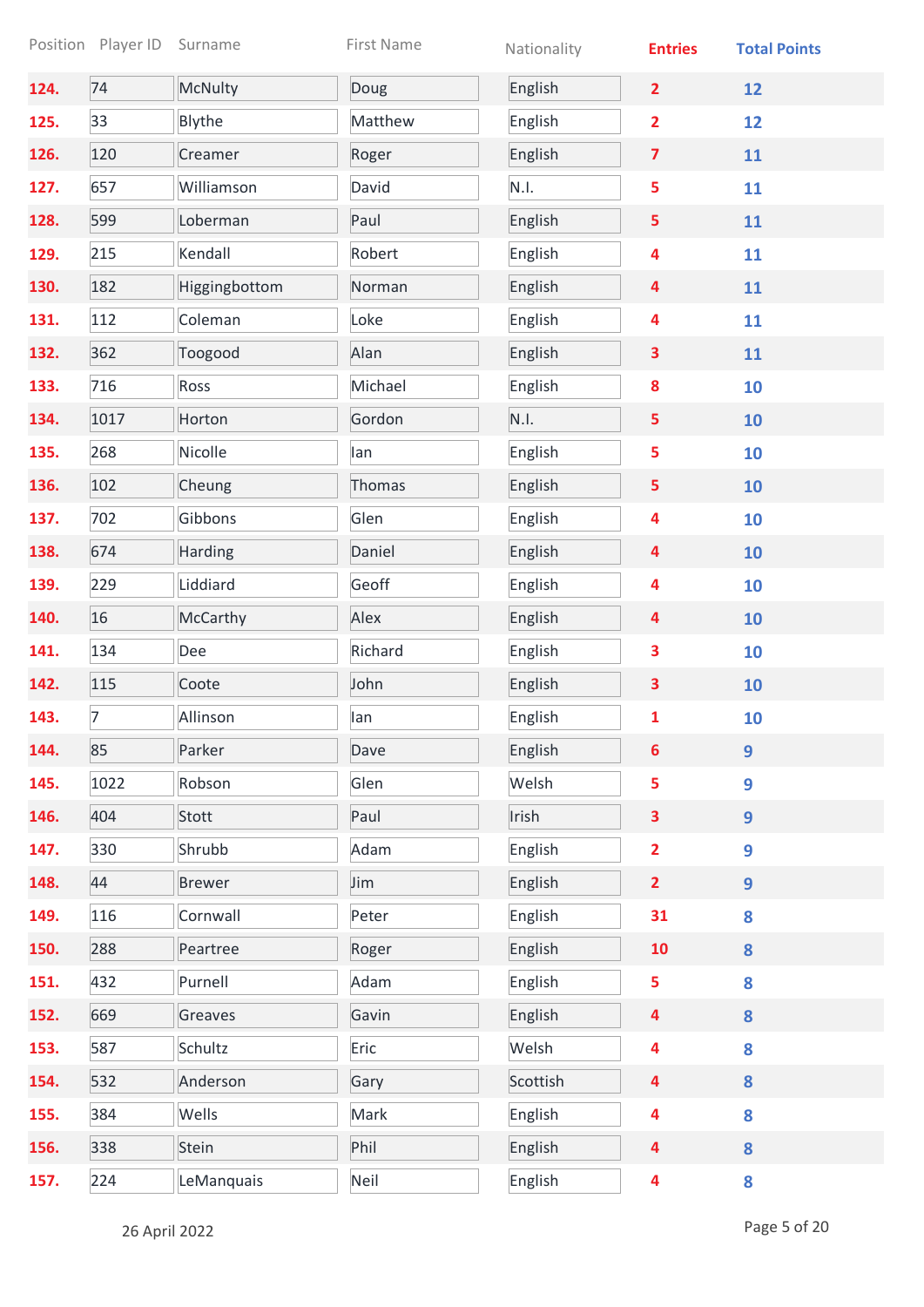|      | Position Player ID | Surname         | First Name | Nationality | <b>Entries</b>          | <b>Total Points</b>     |
|------|--------------------|-----------------|------------|-------------|-------------------------|-------------------------|
| 158. | 885                | Pilley          | Kevin      | English     | 3                       | 8                       |
| 159. | 783                | Stoops          | Gary       | N.I.        | 3                       | 8                       |
| 160. | 575                | Hull            | Sam        | N.I.        | 3                       | 8                       |
| 161. | 519                | MacColl         | Michael    | Scottish    | 3                       | 8                       |
| 162. | 337                | <b>Staples</b>  | Tony       | English     | 3                       | 8                       |
| 163. | 317                | Samuels         | Tony       | English     | 3                       | 8                       |
| 164. | 144                | Elliot          | Jamie      | English     | 3                       | 8                       |
| 165. | 39                 | Bottomley       | Jamie      | English     | 3                       | 8                       |
| 166. | 1034               | Lane            | Paul       | English     | $\overline{2}$          | 8                       |
| 167. | 970                | Osbourne        | Neil       | English     | 2                       | 8                       |
| 168. | 701                | Leavy           | Chris      | English     | $\overline{2}$          | 8                       |
| 169. | 697                | LeManquais      | Paul       | English     | 2                       | 8                       |
| 170. | 403                | Dunne           | Phillip    | Irish       | $\overline{2}$          | 8                       |
| 171. | 363                | Toogood         | Colin      | English     | $\overline{2}$          | 8                       |
| 172. | 217                | <b>Kirk</b>     | Alan       | English     | $\overline{2}$          | 8                       |
| 173. | 216                | Killan          | Joe        | English     | 2                       | 8                       |
| 174. | 489                | <b>Barlow</b>   | Gary       | English     | 17                      | $\overline{7}$          |
| 175. | 555                | Roze            | Jan        | English     | 4                       | $\overline{\mathbf{z}}$ |
| 176. | 460                | Atkinson        | Jim        | Scottish    | 4                       | $\overline{7}$          |
| 177. | 672                | Taylor          | Austin     | English     | 3                       | $\overline{\mathbf{z}}$ |
| 178. | 653                | Gore            | Jamie      | English     | 3                       | $\overline{\mathbf{z}}$ |
| 179. | 586                | Dalton          | Steve      | Welsh       | 3                       | $\overline{7}$          |
| 180. | 533                | Margiotta       | Frank      | Scottish    | 3                       | $\overline{\mathbf{z}}$ |
| 181. | 502                | Jonsson         | Marco      | Scottish    | 3                       | $\overline{7}$          |
| 182. | 265                | Jones           | Andrew     | English     | 3                       | $\overline{7}$          |
| 183. | 201                | Jamieson        | Kenny      | Scottish    | 3                       | $\overline{7}$          |
| 184. | 20                 | <b>Beck</b>     | Richard    | English     | 3                       | $\overline{7}$          |
| 185. | 584                | Wiseman         | Lee        | English     | $\overline{\mathbf{2}}$ | $\overline{7}$          |
| 186. | 331                | Sinclair        | Jim        | English     | $\overline{2}$          | $\overline{7}$          |
| 187. | 358                | Thompson        | Nigel      | English     | $\mathbf{1}$            | $\overline{7}$          |
| 188. | 149                | Field           | David      | English     | $\mathbf{1}$            | $\overline{\mathbf{z}}$ |
| 189. | 853                | Jenkins         | AI         | English     | 27                      | 6                       |
| 190. | 718                | <b>Buckland</b> | lan        | English     | $6\phantom{a}$          | $6\phantom{a}$          |
| 191. | 781                | <b>Sakkas</b>   | Dave       | English     | 4                       | $6\phantom{a}$          |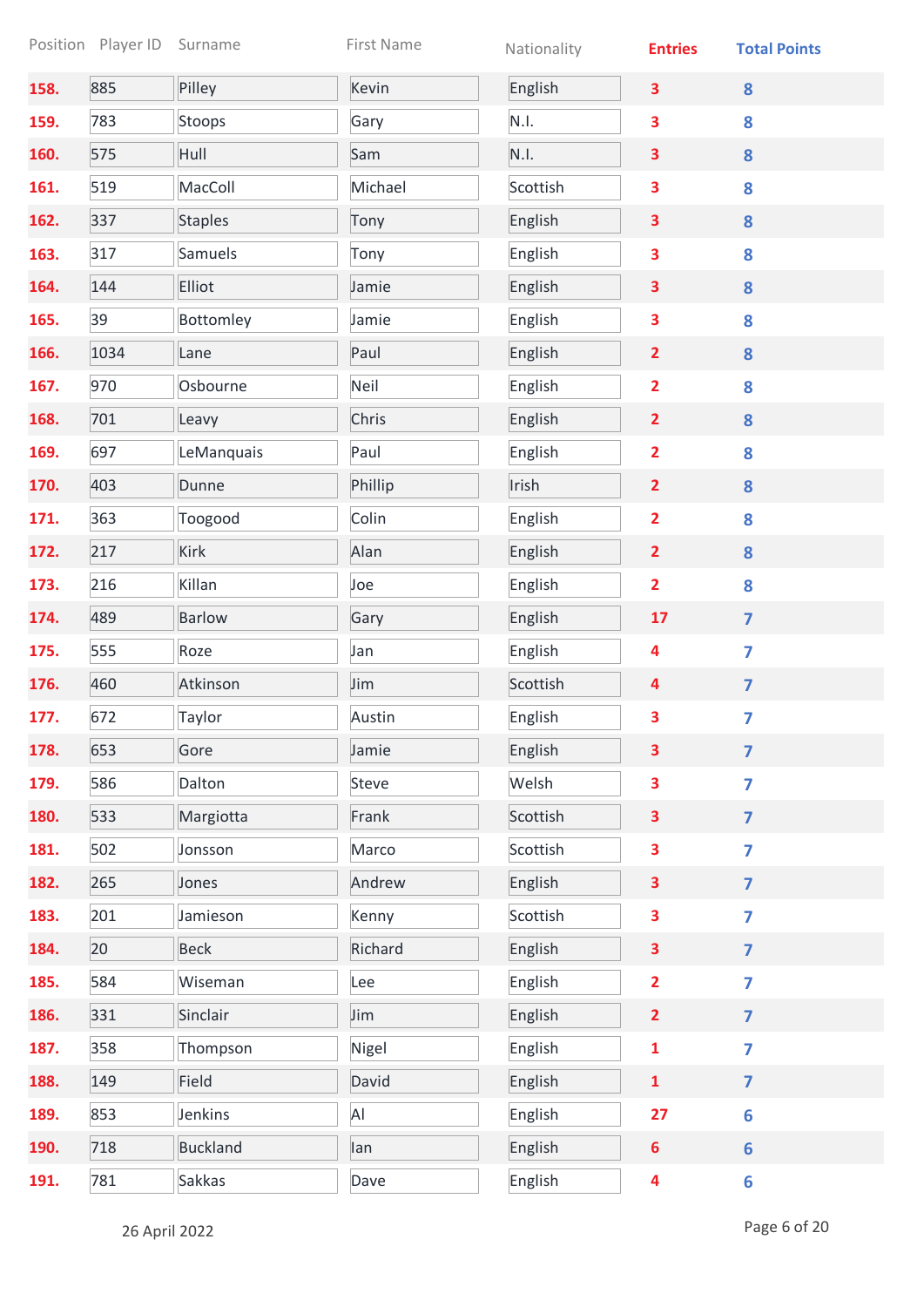|      | Position Player ID Surname |               | First Name    | Nationality | <b>Entries</b> | <b>Total Points</b> |
|------|----------------------------|---------------|---------------|-------------|----------------|---------------------|
| 192. | 601                        | Hamed         | Norman        | English     | 4              | $6\phantom{a}$      |
| 193. | 426                        | Grose         | Colin         | English     | 4              | 6                   |
| 194. | 815                        | Howes         | Keith         | English     | 3              | $6\phantom{a}$      |
| 195. | 804                        | Kay           | Steven        | English     | 3              | 6                   |
| 196. | 717                        | McLaren       | Andy          | N.I.        | 3              | $6\phantom{a}$      |
| 197. | 681                        | Martin        | Samual        | English     | 3              | 6                   |
| 198. | 521                        | Copland       | Thomas        | English     | 3              | $6\phantom{a}$      |
| 199. | 450                        | Gregson       | Richard       | English     | 3              | 6                   |
| 200. | 439                        | Excell        | Larry         | English     | 3              | $6\phantom{a}$      |
| 201. | 431                        | Smith         | Mark          | English     | 3              | 6                   |
| 202. | 420                        | Sands         | Kevin         | Scottish    | 3              | $6\phantom{a}$      |
| 203. | 419                        | Taylor        | Jeff          | English     | 3              | 6                   |
| 204. | 283                        | Parkes        | <b>Brian</b>  | English     | 3              | $6\phantom{a}$      |
| 205. | 127                        | Daggett       | Jake          | English     | 3              | 6                   |
| 206. | 958                        | Wood          | Trevor        | English     | $\overline{2}$ | $6\phantom{a}$      |
| 207. | 884                        | Matthews      | <b>Bernie</b> | Scottish    | 2              | 6                   |
| 208. | 811                        | Overall       | Dave          | English     | $\overline{2}$ | $6\phantom{a}$      |
| 209. | 810                        | Dickson       | Jim           | Scottish    | 2              | 6                   |
| 210. | 792                        | Mcdonald      | Derek         | N.I.        | $\overline{2}$ | $6\phantom{a}$      |
| 211. | 602                        | Trotter       | Matthew       | English     | 2              | 6                   |
| 212. | 245                        | McCraken      | Andy          | Scottish    | $\overline{2}$ | $6\phantom{1}$      |
| 213. | 221                        | Langham       | Harry         | English     | $\overline{2}$ | 6                   |
| 214. | 113                        | Commander     | Tony          | English     | $\overline{2}$ | $6\phantom{a}$      |
| 215. | 985                        | Wade          | Mick          | English     | 1              | 6                   |
| 216. | 953                        | Jones         | David         | English     | $\mathbf{1}$   | $6\phantom{a}$      |
| 217. | 693                        | Lee           | Billy         | English     | $\mathbf{1}$   | 6                   |
| 218. | 624                        | <b>Kirk</b>   | Dave          | English     | $\mathbf{1}$   | $6\phantom{a}$      |
| 219. | 415                        | <b>Beck</b>   | Ricky         | English     | 1              | 6                   |
| 220. | 107                        | Clancy        | Mike          | English     | $\mathbf{1}$   | $6\phantom{a}$      |
| 221. | 106                        | Cimbur        | Sam           | English     | $\mathbf{1}$   | $6\overline{6}$     |
| 222. | 86                         | Pollard       | Kevin         | English     | $\mathbf{1}$   | 6                   |
| 223. | 829                        | <b>Burton</b> | Ken           | English     | 4              | 5                   |
| 224. | 812                        | <b>Barras</b> | David         | English     | 3              | 5                   |
| 225. | 649                        | Knapp         | Mo            | English     | 3              | 5                   |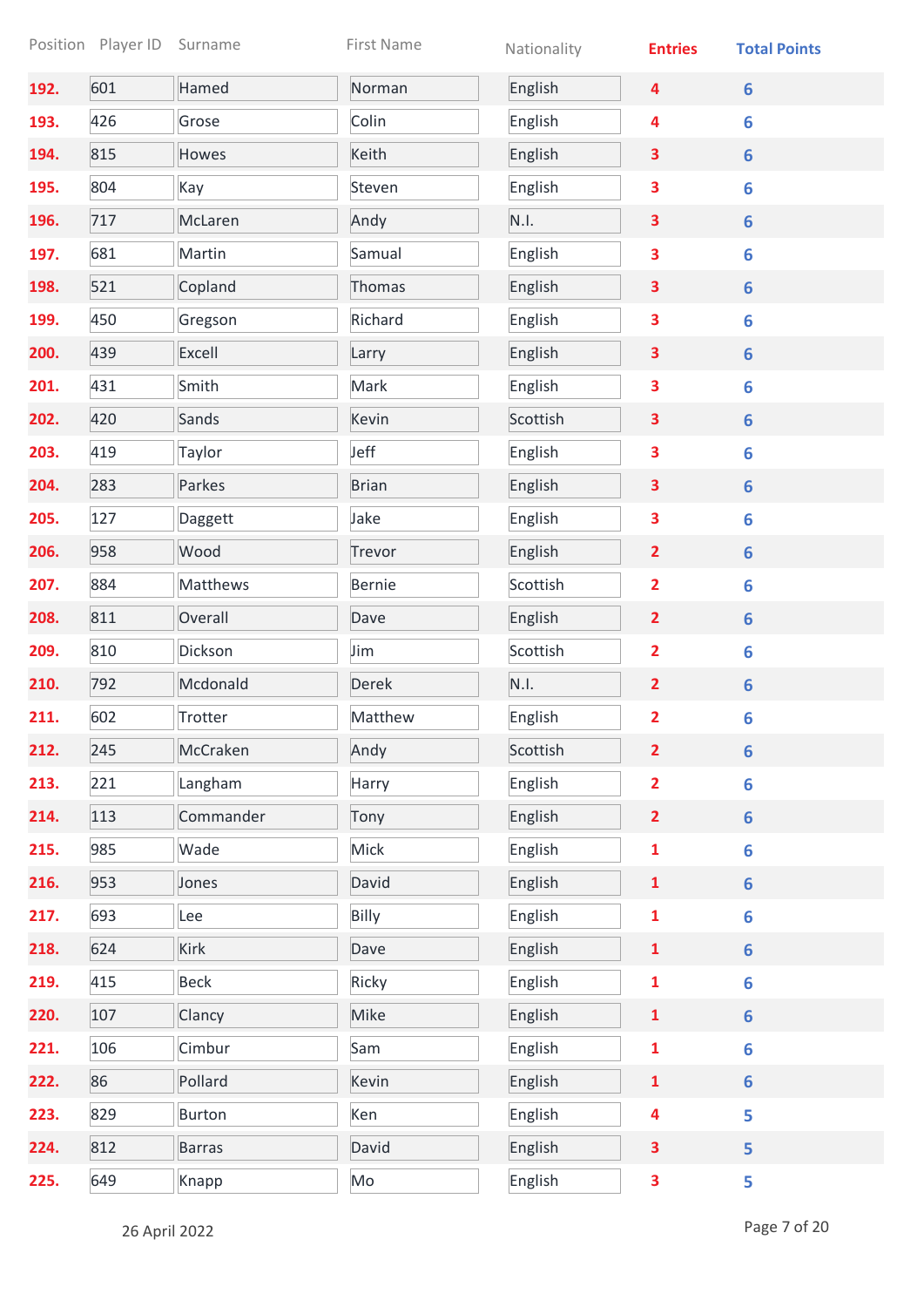Position Player ID Surname **First Name** Nationality **Entries Total Points 226.** 543 Redpath Gary Scottish **3 5 227.** 518 Guthrie James Scottish **3** 5 **228.** 488 Banks | Scott | English | 3 5 **229.** 147 Ellis Craig English **3 5 230.** 1050 Williams | Steve Melsh | 2 5 **231.** 883 Cosgrove Paul English **2 5 232.** 840 Rowland | Sonny | English | 2 5 **233.** 541 Gray Kenny Scottish **2 5 234.** 520 McDermott Jamie Scottish **2 5 235.** 516 Rogerson David Scottish **2 5 236.** 457 Mardell Bill English **2 5 237.** 430 McCorkingdale Iain English **2 5 238.** 422 Carroll Chuck USA **2 5 239.** 325 Shahid Ian English **2 5 240.** 258 Miranda Leslie English **2 5 241.** 256 Miller Joe English **2 5 242.** 131 Dawson John English **2 5 243.** 13 Babot Peter English **2 5 244.** 561 Kendall David English **1 5 245.** 386 Wells M English **1 5 246.** 379 Warden Craig English **1 5 247.** 346 Symonds Sid English **1 5 248.** 324 Schaffer James English **1 5 249.** 295 Preddy Joe English **1 5 250.** 141 Dixon Keith English **1 5 251.** 114 Cooper David English **1 5 252.** 104 Chouhan B English **1 5 253.** 6 Allinson Scott English **1 5 254.** 1004 Fitzpatrick Liam English **3 4 255.** 628 Hamilton Alex English **3 4 256.** 373 Leighfield Ki English **3 4 257.** 318 Sanders Jack English **3 4 258.** 210 Jones Phil English **3 4 259.** 29 Birch Kenny English **3 4**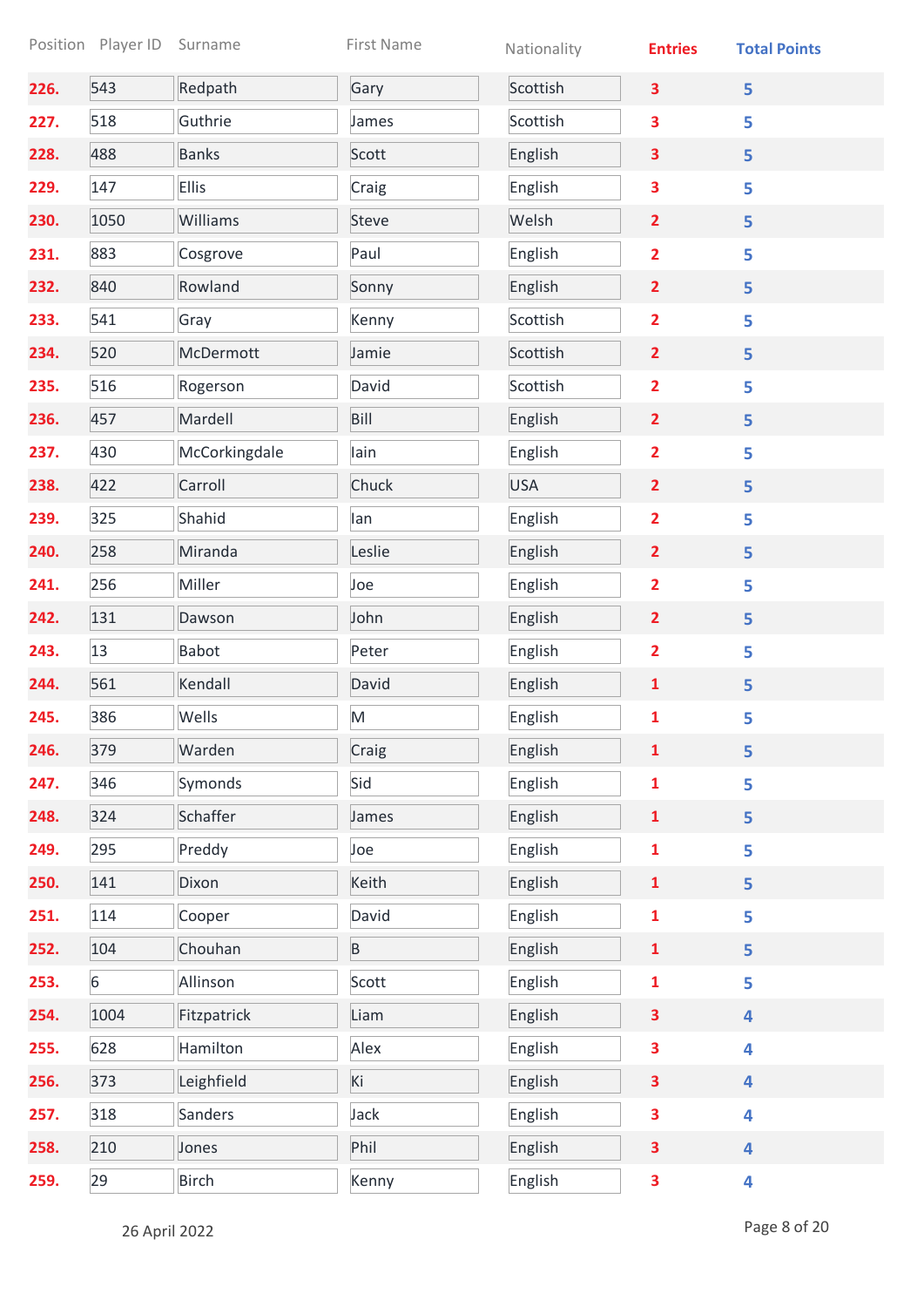|      | Position Player ID | Surname        | First Name   | Nationality | <b>Entries</b>          | <b>Total Points</b>     |
|------|--------------------|----------------|--------------|-------------|-------------------------|-------------------------|
| 260. | 1013               | Santos         | Jose         | N.I.        | $\overline{2}$          | 4                       |
| 261. | 820                | <b>Morris</b>  | Paul         | English     | $\overline{\mathbf{2}}$ | 4                       |
| 262. | 798                | <b>Barrett</b> | Wilson       | Scottish    | $\overline{2}$          | 4                       |
| 263. | 768                | Walkinshaw     | Robert       | N.I.        | $\overline{2}$          | 4                       |
| 264. | 764                | Shepherd       | Darren       | English     | $\overline{2}$          | 4                       |
| 265. | 761                | Eason          | Daniel       | English     | $\overline{\mathbf{2}}$ | 4                       |
| 266. | 741                | Gater          | Matthew      | English     | $\overline{2}$          | 4                       |
| 267. | 703                | Levisohn       | David        | English     | $\overline{\mathbf{2}}$ | 4                       |
| 268. | 688                | Spiking        | Steven       | English     | $\overline{2}$          | $\overline{\mathbf{4}}$ |
| 269. | 677                | Cooper         | Scott        | English     | $\overline{2}$          | 4                       |
| 270. | 667                | Walster-Prince | Tom          | English     | $\overline{2}$          | $\overline{\mathbf{4}}$ |
| 271. | 666                | Denvil         | James        | Welsh       | $\overline{\mathbf{2}}$ | 4                       |
| 272. | 562                | Fidgett        | Matthew      | English     | $\overline{2}$          | $\overline{\mathbf{4}}$ |
| 273. | 546                | Petty          | Chris        | English     | $\overline{\mathbf{2}}$ | 4                       |
| 274. | 507                | Coyne          | James        | Scottish    | $\overline{2}$          | 4                       |
| 275. | 499                | McLeod         | Shaun        | Scottish    | $\overline{\mathbf{2}}$ | 4                       |
| 276. | 497                | Williamson     | Martin       | Scottish    | $\overline{2}$          | $\overline{\mathbf{4}}$ |
| 277. | 496                | Traynor        | Paul         | Scottish    | $\overline{2}$          | 4                       |
| 278. | 478                | Huxtable       | Dave         | English     | $\overline{2}$          | $\overline{\mathbf{4}}$ |
| 279. | 475                | Delorme        | Hank         | <b>USA</b>  | 2                       | 4                       |
| 280. | 474                | Wilkinson      | Alan         | English     | $\overline{2}$          | $\overline{\mathbf{4}}$ |
| 281. | 388                | Whittingham    | Rob          | English     | $\overline{\mathbf{2}}$ | 4                       |
| 282. | 315                | Pates          | Alex         | English     | $\overline{2}$          | $\overline{\mathbf{4}}$ |
| 283. | 294                | Potter         | Dave         | English     | $\overline{\mathbf{2}}$ | $\overline{\mathbf{4}}$ |
| 284. | 264                | Mudge          | Rob          | English     | $\overline{2}$          | 4                       |
| 285. | 238                | Malton         | Paul         | English     | $\overline{\mathbf{2}}$ | 4                       |
| 286. | 231                | Lipscomb       | Guy          | Welsh       | $\overline{2}$          | $\overline{\mathbf{4}}$ |
| 287. | 230                | Lister         | Mick         | English     | $\overline{\mathbf{2}}$ | 4                       |
| 288. | 225                | Knapp          | James        | English     | $\overline{2}$          | $\overline{\mathbf{4}}$ |
| 289. | 188                | Holmes         | Tony         | English     | $\overline{\mathbf{2}}$ | 4                       |
| 290. | 185                | Hines          | <b>Bruce</b> | English     | $\overline{2}$          | 4                       |
| 291. | 171                | Thistleton     | Alex         | English     | $\overline{\mathbf{2}}$ | 4                       |
| 292. | 130                | Davey          | Rob          | English     | $\overline{2}$          | 4                       |
| 293. | 103                | Chinn          | Steve        | English     | $\overline{\mathbf{2}}$ | 4                       |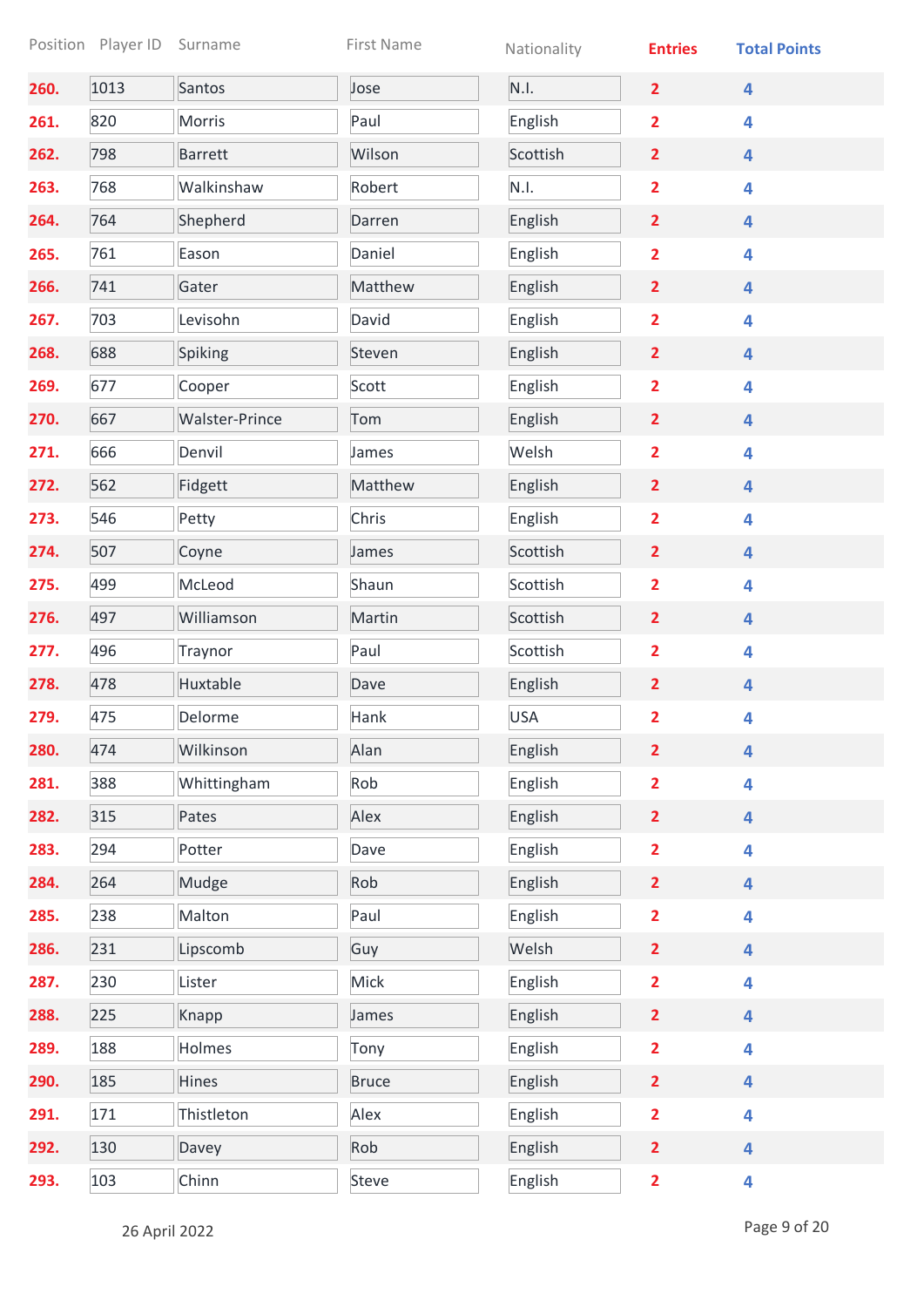|      | Position Player ID | Surname        | First Name                                                                                                 | Nationality | <b>Entries</b>          | <b>Total Points</b>     |
|------|--------------------|----------------|------------------------------------------------------------------------------------------------------------|-------------|-------------------------|-------------------------|
| 294. | 98                 | Cawthorn       | Julian                                                                                                     | English     | $\overline{2}$          | $\overline{\mathbf{4}}$ |
| 295. | 50                 | <b>Bruce</b>   | Steve                                                                                                      | English     | $\overline{\mathbf{2}}$ | 4                       |
| 296. | 23                 | <b>Bennett</b> | Paul                                                                                                       | English     | $\overline{2}$          | $\overline{\mathbf{4}}$ |
| 297. | 10                 | Ashman         | <b>Brian</b>                                                                                               | English     | 2                       | 4                       |
| 298. | 707                | Davey          | <b>Steve</b>                                                                                               | English     | 1                       | 4                       |
| 299. | 604                | Robinson       | Len                                                                                                        | Welsh       | 1                       | 4                       |
| 300. | 560                | Tovey          | David                                                                                                      | English     | $\mathbf{1}$            | 4                       |
| 301. | 389                | Wicks          | Andy                                                                                                       | English     | 1                       | 4                       |
| 302. | 343                | Stoye          | Peter                                                                                                      | English     | $\mathbf{1}$            | $\overline{\mathbf{4}}$ |
| 303. | 329                | Sher           | Les                                                                                                        | English     | 1                       | 4                       |
| 304. | 321                | Scott          | $\mathsf{M}% _{T}=\mathsf{M}_{T}\!\left( a,b\right) ,\ \mathsf{M}_{T}=\mathsf{M}_{T}\!\left( a,b\right) ,$ | English     | $\mathbf{1}$            | $\overline{\mathbf{4}}$ |
| 305. | 243                | Matthews       | P                                                                                                          | English     | 1                       | 4                       |
| 306. | 179                | Hearn          | Michael                                                                                                    | English     | $\mathbf{1}$            | 4                       |
| 307. | 66                 | Russell        | Steve                                                                                                      | English     | 1                       | 4                       |
| 308. | 65                 | Waugh          | David                                                                                                      | English     | $\mathbf{1}$            | 4                       |
| 309. | 63                 | <b>King</b>    | Terry                                                                                                      | English     | 1                       | 4                       |
| 310. | 21                 | <b>Beedle</b>  | Wayne                                                                                                      | English     | 1                       | 4                       |
| 311. | 652                | Halliwell      | Mike                                                                                                       | English     | 3                       | 3                       |
| 312. | 626                | Highgate       | <b>Neil</b>                                                                                                | English     | 3                       | 3                       |
| 313. | 996                | Belton         | Greg                                                                                                       | English     | 2                       | 3                       |
| 314. | 980                | Armer          | <b>Brett</b>                                                                                               | English     | $\overline{2}$          | $\overline{\mathbf{3}}$ |
| 315. | 973                | Sanders        | Luke                                                                                                       | English     | $\overline{\mathbf{2}}$ | 3                       |
| 316. | 825                | Griffiths      | <b>Brian</b>                                                                                               | English     | $\overline{2}$          | $\overline{\mathbf{3}}$ |
| 317. | 813                | Taylor         | Colin                                                                                                      | English     | $\overline{2}$          | 3                       |
| 318. | 644                | Seymour        | Andy                                                                                                       | English     | $\overline{2}$          | $\overline{\mathbf{3}}$ |
| 319. | 627                | Holder         | Gareth                                                                                                     | English     | $\overline{2}$          | 3                       |
| 320. | 625                | <b>Mills</b>   | John                                                                                                       | English     | $\overline{2}$          | $\overline{\mathbf{3}}$ |
| 321. | 618                | Artis          | Roy                                                                                                        | English     | $\overline{\mathbf{2}}$ | 3                       |
| 322. | 427                | Meades         | Alan                                                                                                       | English     | $\overline{2}$          | $\overline{\mathbf{3}}$ |
| 323. | 369                | Turvey         | Greg                                                                                                       | English     | $\overline{\mathbf{2}}$ | 3                       |
| 324. | 213                | Joseph         | Mario                                                                                                      | English     | $\overline{2}$          | $\overline{\mathbf{3}}$ |
| 325. | 175                | Harding        | Rob                                                                                                        | English     | $\overline{\mathbf{2}}$ | 3                       |
| 326. | 1060               | Payne          | Martin                                                                                                     | N.I.        | $\mathbf{1}$            | $\overline{\mathbf{3}}$ |
| 327. | 1037               | White          | Bernie                                                                                                     | English     | $\mathbf{1}$            | $\overline{\mathbf{3}}$ |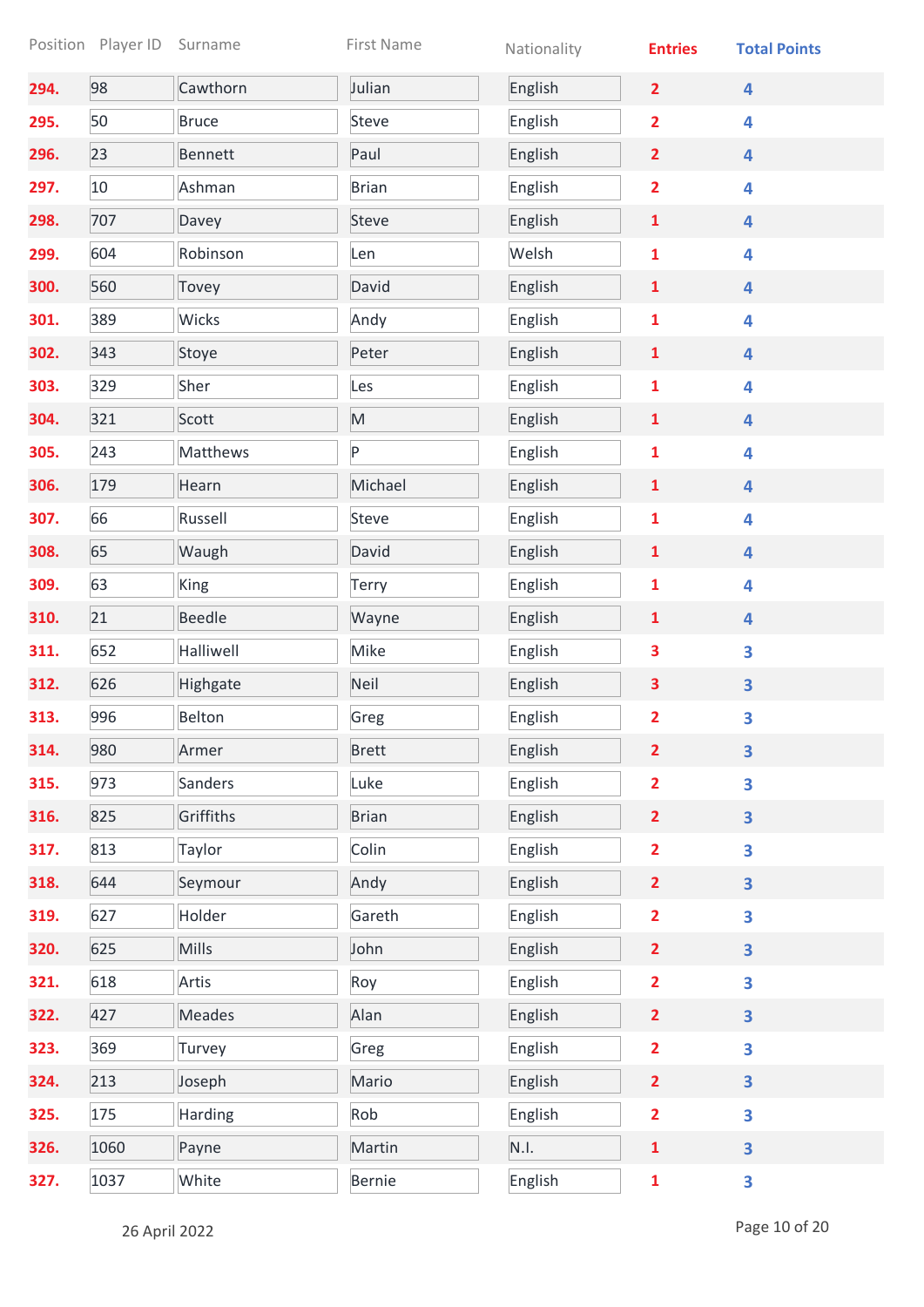|      | Position Player ID Surname |                 | First Name   | Nationality | <b>Entries</b> | <b>Total Points</b>     |
|------|----------------------------|-----------------|--------------|-------------|----------------|-------------------------|
| 328. | 1032                       | lacona          | Ash          | English     | $\mathbf{1}$   | $\overline{\mathbf{3}}$ |
| 329. | 1023                       | Roberts         | James        | English     | $\mathbf{1}$   | 3                       |
| 330. | 1010                       | Mudge           | Connor       | English     | 1              | $\overline{\mathbf{3}}$ |
| 331. | 1008                       | Nairn           | Chris        | Scottish    | 1              | 3                       |
| 332. | 993                        | Gibbons         | Alan         | N.I.        | 1              | 3                       |
| 333. | 991                        | O'Conner        | Stephen      | N.I.        | $\mathbf{1}$   | 3                       |
| 334. | 983                        | Walker          | <b>Barry</b> | English     | $\mathbf{1}$   | $\overline{\mathbf{3}}$ |
| 335. | 962                        | Wenner          | Daniel       | English     | 1              | 3                       |
| 336. | 957                        | Littlewood      | Joe          | N.I.        | $\mathbf{1}$   | $\overline{\mathbf{3}}$ |
| 337. | 949                        | Chamberlain     | Levi         | English     | 1              | 3                       |
| 338. | 861                        | Reid            | Steven       | English     | $\mathbf{1}$   | $\overline{\mathbf{3}}$ |
| 339. | 839                        | Goodwin         | Jay          | English     | 1              | 3                       |
| 340. | 838                        | Kerr            | Jack         | Scottish    | $\mathbf{1}$   | $\overline{\mathbf{3}}$ |
| 341. | 837                        | Spindley        | Oliver       | English     | 1              | 3                       |
| 342. | 834                        | Oakley          | Gary         | English     | $\mathbf{1}$   | $\overline{\mathbf{3}}$ |
| 343. | 819                        | Walsh           | Earl         | English     | 1              | 3                       |
| 344. | 818                        | Alexander       | Russell      | English     | 1              | $\overline{\mathbf{3}}$ |
| 345. | 807                        | Little          | Stuart       | English     | 1              | 3                       |
| 346. | 801                        | <b>Buchanan</b> | Craig        | Scottish    | 1              | 3                       |
| 347. | 794                        | Raison          | Kevin        | English     | 1              | 3                       |
| 348. | 784                        | Stanley         | Matt         | English     | $\mathbf{1}$   | $\overline{\mathbf{3}}$ |
| 349. | 772                        | Griffiths       | Jamie        | Welsh       | 1              | 3                       |
| 350. | 771                        | Gauntlett       | Peter        | English     | $\mathbf{1}$   | $\overline{\mathbf{3}}$ |
| 351. | 770                        | Wright          | Paul         | Jersey      | 1              | 3                       |
| 352. | 768                        | Walkinshaw      | Robert       | N.I.        | $\mathbf{1}$   | $\overline{\mathbf{3}}$ |
| 353. | 767                        | Chatfield       | Lee          | English     | $\mathbf{1}$   | 3                       |
| 354. | 757                        | Morris          | Alan         | English     | $\mathbf{1}$   | $\overline{\mathbf{3}}$ |
| 355. | 706                        | Gray            | Peter        | English     | 1              | $\overline{\mathbf{3}}$ |
| 356. | 705                        | Walker          | Stu          | English     | $\mathbf{1}$   | $\overline{\mathbf{3}}$ |
| 357. | 659                        | Farr            | Craig        | English     | 1              | 3                       |
| 358. | 655                        | Shannon         | Terry        | English     | $\mathbf{1}$   | $\overline{\mathbf{3}}$ |
| 359. | 641                        | Wick            | Andrew       | English     | 1              | 3                       |
| 360. | 638                        | Richardson      | Glen         | English     | $\mathbf{1}$   | 3                       |
| 361. | 632                        | Cartwright      | Kris         | English     | $\mathbf{1}$   | 3                       |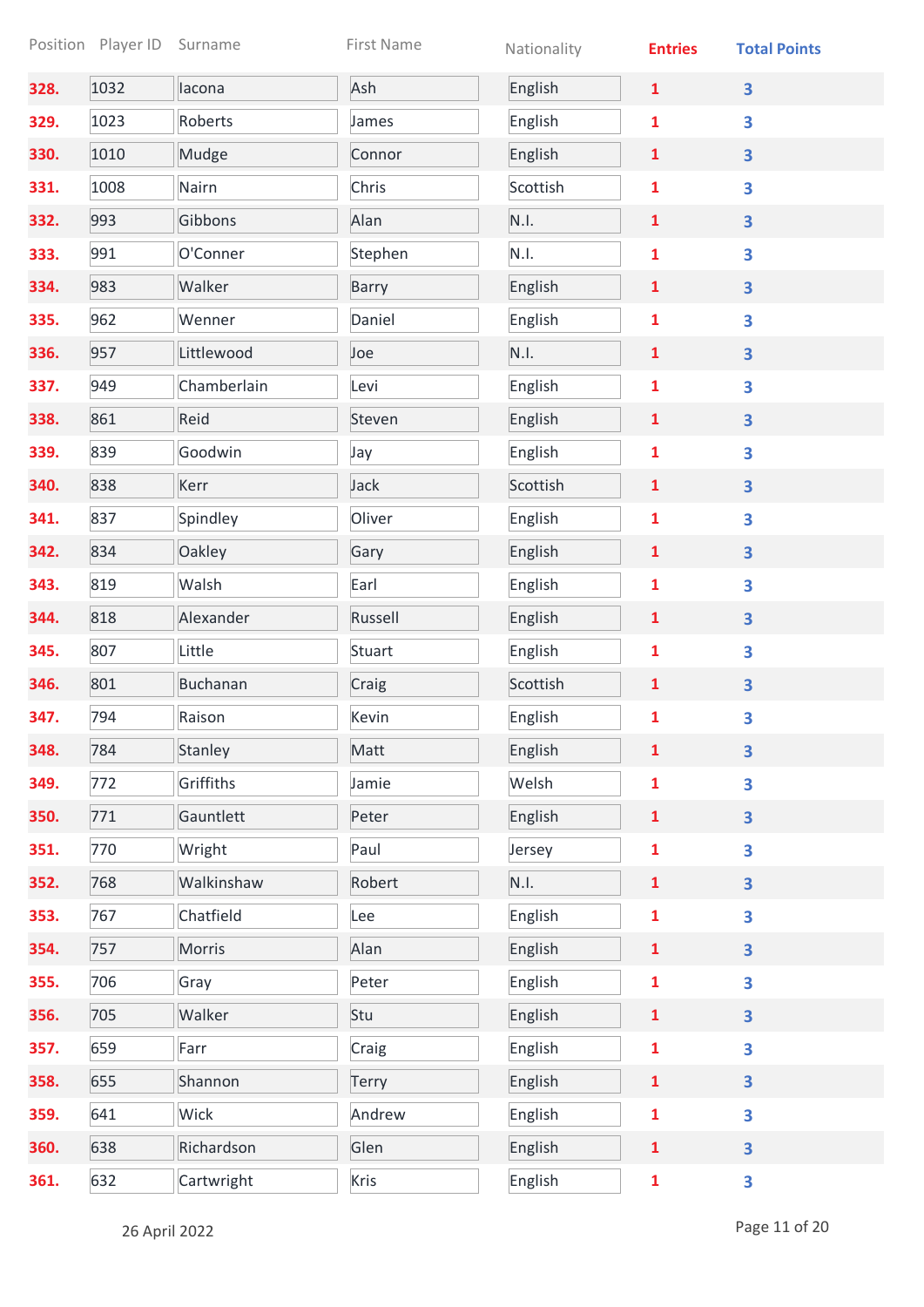|      | Position Player ID Surname |               | <b>First Name</b> | Nationality | <b>Entries</b>          | <b>Total Points</b>     |
|------|----------------------------|---------------|-------------------|-------------|-------------------------|-------------------------|
| 362. | 631                        | Giffin        | Wayne             | English     | $\mathbf{1}$            | 3                       |
| 363. | 597                        | Tompkins      | Graham            | English     | $\mathbf{1}$            | 3                       |
| 364. | 545                        | Waugh         | David             | Scottish    | $\mathbf{1}$            | $\overline{\mathbf{3}}$ |
| 365. | 530                        | Smith         | Dave              | Scottish    | $\mathbf{1}$            | 3                       |
| 366. | 529                        | Johnson       | Dougie            | Scottish    | $\mathbf{1}$            | $\overline{\mathbf{3}}$ |
| 367. | 524                        | Trinder       | Michael           | Scottish    | $\mathbf{1}$            | 3                       |
| 368. | 501                        | Biondi        | Marco             | Scottish    | $\mathbf{1}$            | $\overline{\mathbf{3}}$ |
| 369. | 486                        | Miller        | Lee               | English     | $\mathbf{1}$            | 3                       |
| 370. | 485                        | Heathcote     | John              | English     | $\mathbf{1}$            | $\overline{\mathbf{3}}$ |
| 371. | 472                        | Carroll       | Peter             | Scottish    | $\mathbf{1}$            | 3                       |
| 372. | 467                        | Haughton      | Neville           | Scottish    | $\mathbf{1}$            | $\overline{\mathbf{3}}$ |
| 373. | 441                        | Webb          | Neil              | English     | $\mathbf{1}$            | 3                       |
| 374. | 375                        | Walker        | Neil              | English     | $\mathbf{1}$            | $\overline{\mathbf{3}}$ |
| 375. | 371                        | <b>Viles</b>  | $\mathsf J$       | English     | $\mathbf{1}$            | 3                       |
| 376. | 326                        | Sharp         | Paul              | English     | $\mathbf{1}$            | $\overline{\mathbf{3}}$ |
| 377. | 287                        | Pearce        | <b>Bruce</b>      | English     | $\mathbf{1}$            | 3                       |
| 378. | 286                        | Patrick       | Mark              | English     | $\mathbf{1}$            | $\overline{\mathbf{3}}$ |
| 379. | 251                        | Turner        | Graham            | Irish       | $\mathbf{1}$            | 3                       |
| 380. | 250                        | <b>Meadus</b> | Stew              | English     | 10                      | $\overline{2}$          |
| 381. | 590                        | Jordache      | Alan              | English     | 5                       | $\overline{2}$          |
| 382. | 893                        | <b>Bose</b>   | Steve             | English     | 3                       | $\overline{2}$          |
| 383. | 841                        | <b>Brown</b>  | Geoff             | English     | 3                       | $\overline{2}$          |
| 384. | 803                        | Phillot       | Maurrie           | English     | $\overline{\mathbf{3}}$ | $\overline{2}$          |
| 385. | 849                        | <b>Banks</b>  | John              | English     | $\overline{\mathbf{2}}$ | $\overline{2}$          |
| 386. | 605                        | Kay           | Stu               | English     | $\overline{2}$          | $\overline{2}$          |
| 387. | 592                        | Andrews       | Les               | English     | $\overline{2}$          | $\overline{2}$          |
| 388. | 553                        | Mason         | Jim               | English     | $\overline{2}$          | $\overline{2}$          |
| 389. | 440                        | Wilson        | Scott             | English     | $\overline{\mathbf{2}}$ | $\overline{2}$          |
| 390. | 402                        | Webster       | Martin            | English     | $\overline{2}$          | $\overline{2}$          |
| 391. | 1061                       | Horton        | Scott             | N.I.        | $\mathbf{1}$            | $\overline{2}$          |
| 392. | 1059                       | Footner       | James             | Welsh       | $\mathbf{1}$            | $\overline{2}$          |
| 393. | 1058                       | Davidson      | Keith             | Scottish    | $\mathbf{1}$            | $\overline{2}$          |
| 394. | 1057                       | Lakey         | Ryan              | English     | $\mathbf{1}$            | $\overline{2}$          |
| 395. | 1056                       | Robinson      | Ben               | English     | $\mathbf{1}$            | $\overline{2}$          |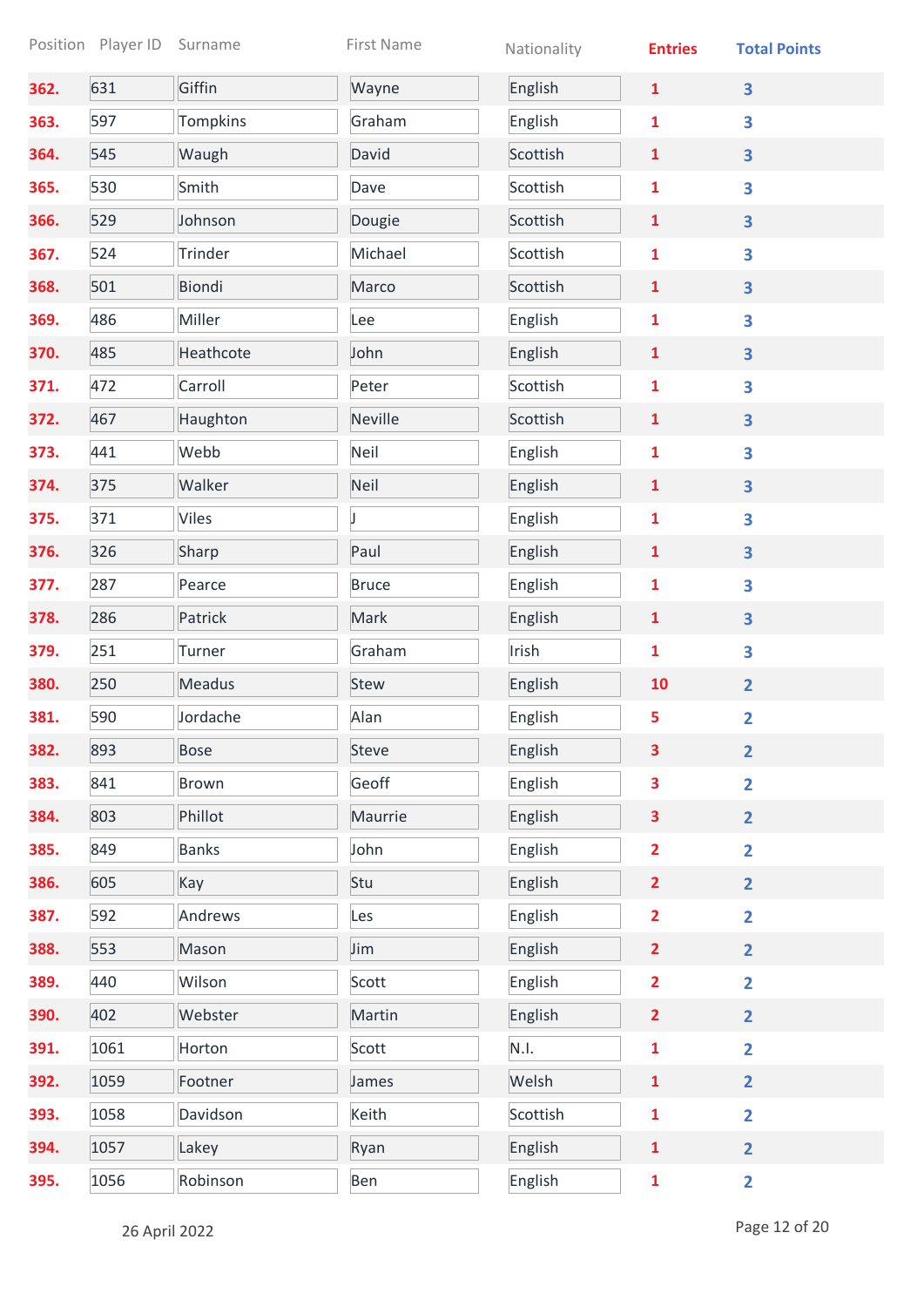|      | Position Player ID Surname |                       | First Name | Nationality | <b>Entries</b> | <b>Total Points</b>     |
|------|----------------------------|-----------------------|------------|-------------|----------------|-------------------------|
| 396. | 1054                       | Seymour               | Peter      | English     | $\mathbf{1}$   | $\overline{2}$          |
| 397. | 1053                       | Sarter                | Stuart     | English     | $\mathbf{1}$   | $\overline{2}$          |
| 398. | 1052                       | Edser                 | Paul       | English     | $\mathbf{1}$   | $\overline{2}$          |
| 399. | 1051                       | Insley                | Darren     | English     | 1              | $\overline{2}$          |
| 400. | 1048                       | Moore                 | Peter      | Welsh       | 1              | $\overline{2}$          |
| 401. | 1046                       | <b>Buckley</b>        | Carl       | Welsh       | 1              | $\overline{2}$          |
| 402. | 1038                       | Blyth                 | Jack       | English     | $\mathbf{1}$   | $\overline{2}$          |
| 403. | 1033                       | Parker                | lan        | English     | 1              | $\overline{2}$          |
| 404. | 1031                       | Suggett               | Martyn     | English     | 1              | $\overline{2}$          |
| 405. | 1030                       | Dryer                 | Karl       | N.I.        | $\mathbf{1}$   | $\overline{2}$          |
| 406. | 1020                       | Beduidenhaut          | Jason      | Scottish    | $\mathbf{1}$   | $\overline{2}$          |
| 407. | 1014                       | Chan                  | Raymond    | N.I.        | $\mathbf{1}$   | $\overline{2}$          |
| 408. | 1012                       | Cox                   | Mark       | English     | $\mathbf{1}$   | $\overline{2}$          |
| 409. | 1002                       | Hignett               | Chris      | Welsh       | 1              | $\overline{2}$          |
| 410. | 1000                       | <b>Thomson Nairne</b> | Chris      | Scottish    | $\mathbf{1}$   | $\overline{2}$          |
| 411. | 995                        | Plested               | B          | English     | 1              | $\overline{2}$          |
| 412. | 990                        | O'Kelly               | Daniel     | English     | $\mathbf{1}$   | $\overline{2}$          |
| 413. | 989                        | <b>Banks</b>          | Adam       | English     | 1              | $\overline{2}$          |
| 414. | 988                        | Robbins               | Mark       | English     | 1              | $\overline{2}$          |
| 415. | 986                        | Arnold                | Dave       | English     | 1              | $\overline{\mathbf{2}}$ |
| 416. | 978                        | <b>Bailey</b>         | Glen       | English     | 1              | $\overline{2}$          |
| 417. | 972                        | Howistone-Johnstone   | Ben        | English     | $\mathbf{1}$   | $\overline{2}$          |
| 418. | 969                        | King                  | Harold     | English     | 1              | $\overline{2}$          |
| 419. | 968                        | Katz                  | Danny      | English     | 1              | $\overline{2}$          |
| 420. | 966                        | de Poiy               | Maurice    | English     | 1              | $\overline{2}$          |
| 421. | 960                        | <b>Bailey</b>         | Gavin      | English     | $\mathbf{1}$   | $\overline{2}$          |
| 422. | 954                        | Robertson             | Graham     | English     | $\mathbf{1}$   | $\overline{2}$          |
| 423. | 950                        | lacona                | Ashley     | English     | 1              | $\overline{2}$          |
| 424. | 948                        | Machin                | Aaron      | English     | $\mathbf{1}$   | $\overline{2}$          |
| 425. | 947                        | Rogers                | Lez        | Welsh       | 1              | $\overline{2}$          |
| 426. | 946                        | Chamberlain           | Stuart     | Welsh       | $\mathbf{1}$   | $\overline{2}$          |
| 427. | 945                        | Chamberlain           | Ron        | Welsh       | 1              | $\overline{2}$          |
| 428. | 873                        | <b>Barber</b>         | Tony       | Welsh       | $\mathbf{1}$   | $\overline{2}$          |
| 429. | 859                        | <b>Hayes</b>          | Ben        | English     | $\mathbf{1}$   | $\overline{2}$          |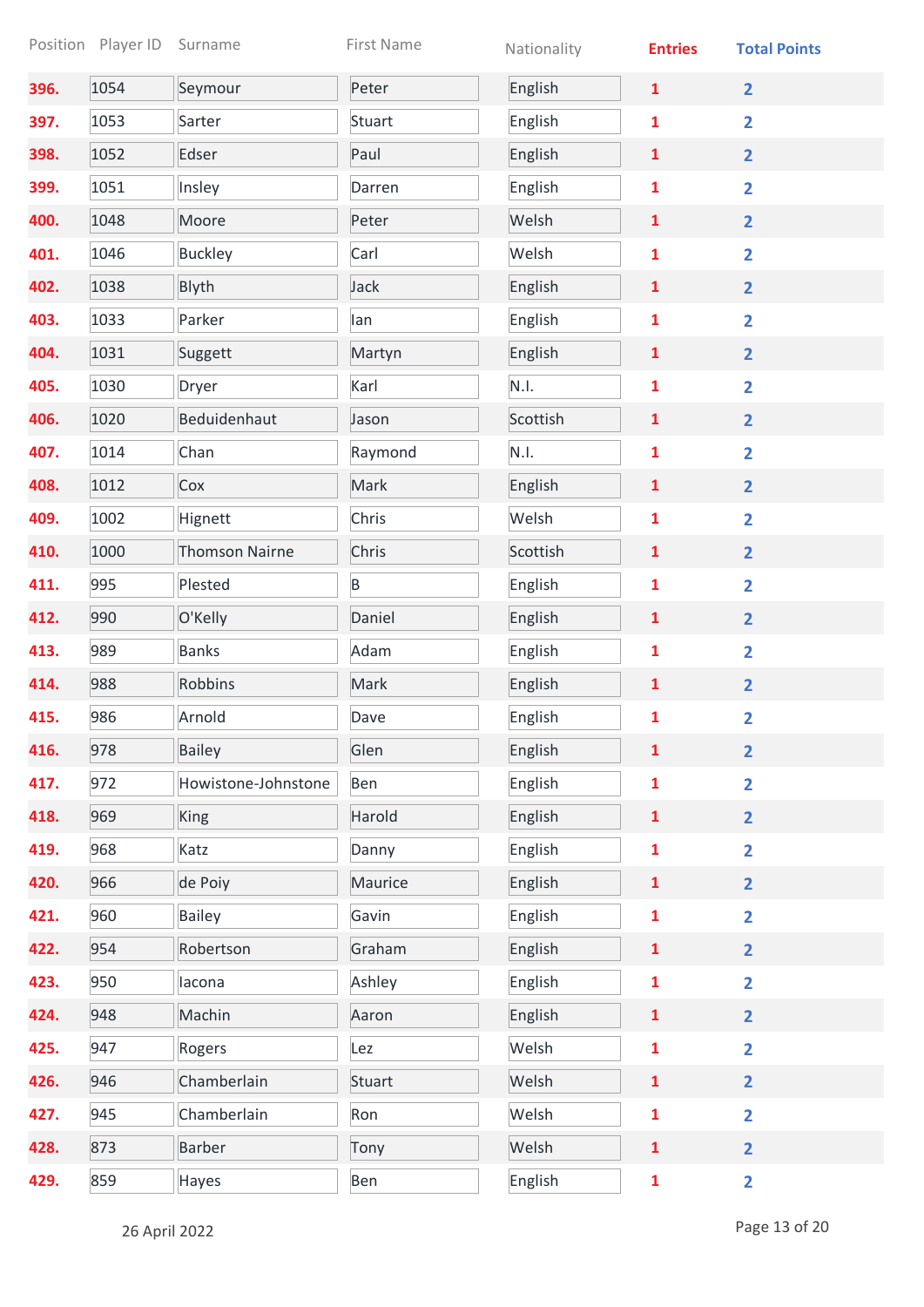|      | Position Player ID | Surname    | First Name | Nationality | <b>Entries</b> | <b>Total Points</b>     |
|------|--------------------|------------|------------|-------------|----------------|-------------------------|
| 430. | 857                | Beecham    | Chris      | Scottish    | $\mathbf{1}$   | $\overline{2}$          |
| 431. | 830                | Kenny      | Will       | English     | $\mathbf{1}$   | $\overline{2}$          |
| 432. | 826                | Turner     | Jeff       | English     | $\mathbf{1}$   | $\overline{2}$          |
| 433. | 824                | Tanner     | Rob        | English     | $\mathbf{1}$   | $\overline{2}$          |
| 434. | 809                | Macleod    | Shaun      | Scottish    | $\mathbf{1}$   | $\overline{2}$          |
| 435. | 797                | Holt       | Peter      | English     | $\mathbf{1}$   | $\overline{2}$          |
| 436. | 796                | Maskell    | Kevin      | Scottish    | $\mathbf{1}$   | $\overline{2}$          |
| 437. | 789                | Cockrill   | Jason      | English     | $\mathbf{1}$   | $\overline{2}$          |
| 438. | 788                | Curtis     | Nigel      | English     | $\mathbf{1}$   | $\overline{2}$          |
| 439. | 786                | Mills      | Steve      | English     | $\mathbf{1}$   | $\overline{2}$          |
| 440. | 779                | Ryle       | Ted        | Scottish    | $\mathbf{1}$   | $\overline{2}$          |
| 441. | 777                | Irwin      | Bob        | English     | $\mathbf{1}$   | $\overline{2}$          |
| 442. | 776                | Stewart    | Alec       | Scottish    | $\mathbf{1}$   | $\overline{2}$          |
| 443. | 775                | Nairne     | Andrew     | Scottish    | $\mathbf{1}$   | $\overline{2}$          |
| 444. | 773                | Thompson   | Alex       | English     | $\mathbf{1}$   | $\overline{2}$          |
| 445. | 769                | McCalister | Alex       | N.I.        | $\mathbf{1}$   | $\overline{2}$          |
| 446. | 760                | Mead       | Greg       | English     | $\mathbf{1}$   | $\overline{2}$          |
| 447. | 754                | Dutton     | Mark       | English     | $\mathbf{1}$   | $\overline{2}$          |
| 448. | 752                | Thomas     | Paul       | English     | $\mathbf{1}$   | $\overline{2}$          |
| 449. | 751                | Griffiths  | Glen       | English     | $\mathbf{1}$   | $\overline{\mathbf{2}}$ |
| 450. | 748                | Sturton    | Paul       | English     | $\mathbf{1}$   | $\overline{2}$          |
| 451. | 747                | Orritt     | Stuart     | English     | $\mathbf{1}$   | $\overline{2}$          |
| 452. | 744                | Secker     | Mark       | English     | $\mathbf{1}$   | $\overline{2}$          |
| 453. | 739                | Stephenson |            | English     | $\mathbf{1}$   | $\overline{2}$          |
| 454. | 738                | Petherick  | ${\sf R}$  | English     | $\mathbf{1}$   | $\overline{2}$          |
| 455. | 734                | Farrer     | Craig      | English     | $\mathbf{1}$   | $\overline{2}$          |
| 456. | 733                | Whitehouse | Barry      | English     | $\mathbf{1}$   | $\overline{2}$          |
| 457. | 731                | Trinder    | Chris      | English     | $\mathbf{1}$   | $\overline{2}$          |
| 458. | 730                | Clark      | Steve      | English     | $\mathbf{1}$   | $\overline{2}$          |
| 459. | 728                | Harward    | D          | English     | $\mathbf{1}$   | $\overline{2}$          |
| 460. | 727                | Reddy      | Tim        | English     | $\mathbf{1}$   | $\overline{2}$          |
| 461. | 726                | Farrow     | R          | English     | $\mathbf{1}$   | $\overline{2}$          |
| 462. | 724                | Thomas     | Barry      | English     | $\mathbf{1}$   | $\overline{2}$          |
| 463. | 722                | Kates      | Lee        | <b>USA</b>  | $\mathbf{1}$   | $\overline{\mathbf{2}}$ |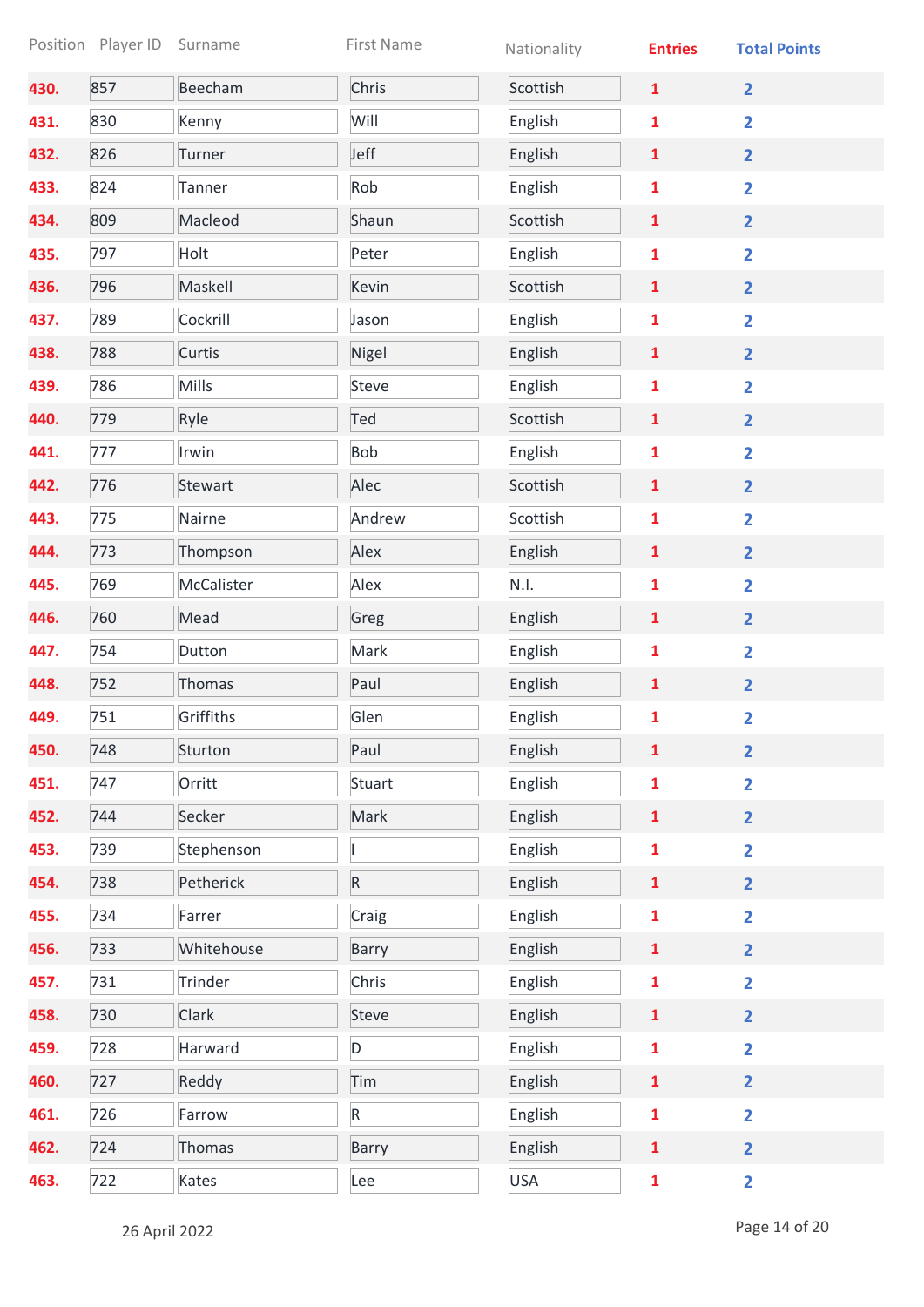|      | Position Player ID | Surname         | First Name   | Nationality | <b>Entries</b> | <b>Total Points</b>     |
|------|--------------------|-----------------|--------------|-------------|----------------|-------------------------|
| 464. | 721                | <b>Barron</b>   | Richard      | English     | $\mathbf{1}$   | $\overline{2}$          |
| 465. | 720                | Goldsmith       | Rob          | English     | $\mathbf{1}$   | $\overline{2}$          |
| 466. | 719                | Langman         | Robert       | English     | ${\bf 1}$      | $\overline{2}$          |
| 467. | 715                | Lamb            | Paul         | English     | $\mathbf{1}$   | $\overline{\mathbf{2}}$ |
| 468. | 713                | Manning         | Lynden       | English     | $\mathbf{1}$   | $\overline{2}$          |
| 469. | 708                | Philips         | Paul         | English     | $\mathbf{1}$   | $\overline{2}$          |
| 470. | 700                | Saunders        | Den          | English     | $\mathbf{1}$   | $\overline{2}$          |
| 471. | 699                | Furlong         | P            | English     | $\mathbf{1}$   | $\overline{2}$          |
| 472. | 694                | Quinnan         | Gareth       | English     | $\mathbf{1}$   | $\overline{2}$          |
| 473. | 692                | Merchant        | Shane        | English     | $\mathbf{1}$   | $\overline{2}$          |
| 474. | 690                | Ackerman        | George       | English     | $\mathbf{1}$   | $\overline{2}$          |
| 475. | 689                | <b>Mellers</b>  | Benjamin     | English     | $\mathbf{1}$   | $\overline{2}$          |
| 476. | 686                | Stretton        | Greg         | English     | $\mathbf{1}$   | $\overline{2}$          |
| 477. | 685                | <b>Buller</b>   | Josh         | English     | $\mathbf{1}$   | $\overline{2}$          |
| 478. | 684                | <b>Brandish</b> | Andrew       | English     | $\mathbf{1}$   | $\overline{2}$          |
| 479. | 682                | Maciuk          | Dylan        | English     | 1              | $\overline{2}$          |
| 480. | 680                | Taylor          | Charlie      | English     | ${\bf 1}$      | $\overline{2}$          |
| 481. | 679                | Turner          | Josh         | English     | $\mathbf{1}$   | $\overline{2}$          |
| 482. | 676                | Megranahan      | Andy         | English     | $\mathbf{1}$   | $\overline{2}$          |
| 483. | 665                | Agate           | Jason        | English     | 1              | $\overline{\mathbf{2}}$ |
| 484. | 664                | Cocker          | Lee          | English     | $\mathbf{1}$   | $\overline{2}$          |
| 485. | 634                | Cox             | Gavin        | English     | $\mathbf{1}$   | $\overline{2}$          |
| 486. | 633                | Morgan          | Selwyn       | English     | $\mathbf 1$    | $\overline{2}$          |
| 487. | 630                | Ashby           | Alan         | English     | $\mathbf{1}$   | $\overline{2}$          |
| 488. | 621                | Hewitt          | $\sf R$      | English     | $\mathbf{1}$   | $\overline{2}$          |
| 489. | 617                | Hill            | Steve        | English     | $\mathbf{1}$   | $\overline{2}$          |
| 490. | 614                | Olherenshaw     | Roy          | English     | $\mathbf 1$    | $\overline{2}$          |
| 491. | 612                | Abethel         | $\vee$       | English     | ${\bf 1}$      | $\overline{2}$          |
| 492. | 610                | Warman          | Dave         | English     | $\mathbf{1}$   | $\overline{2}$          |
| 493. | 588                | Wills           | Lee          | English     | $\mathbf{1}$   | $\overline{2}$          |
| 494. | 559                | Wright          | Steve        | English     | $\mathbf{1}$   | $\overline{2}$          |
| 495. | 557                | Schaeffer       | Piet         | Scottish    | $\mathbf{1}$   | $\overline{2}$          |
| 496. | 556                | Lever           | <b>Brian</b> | English     | $\mathbf{1}$   | $\overline{2}$          |
| 497. | 552                | Kenny           | Jim          | Scottish    | $\mathbf{1}$   | $\overline{2}$          |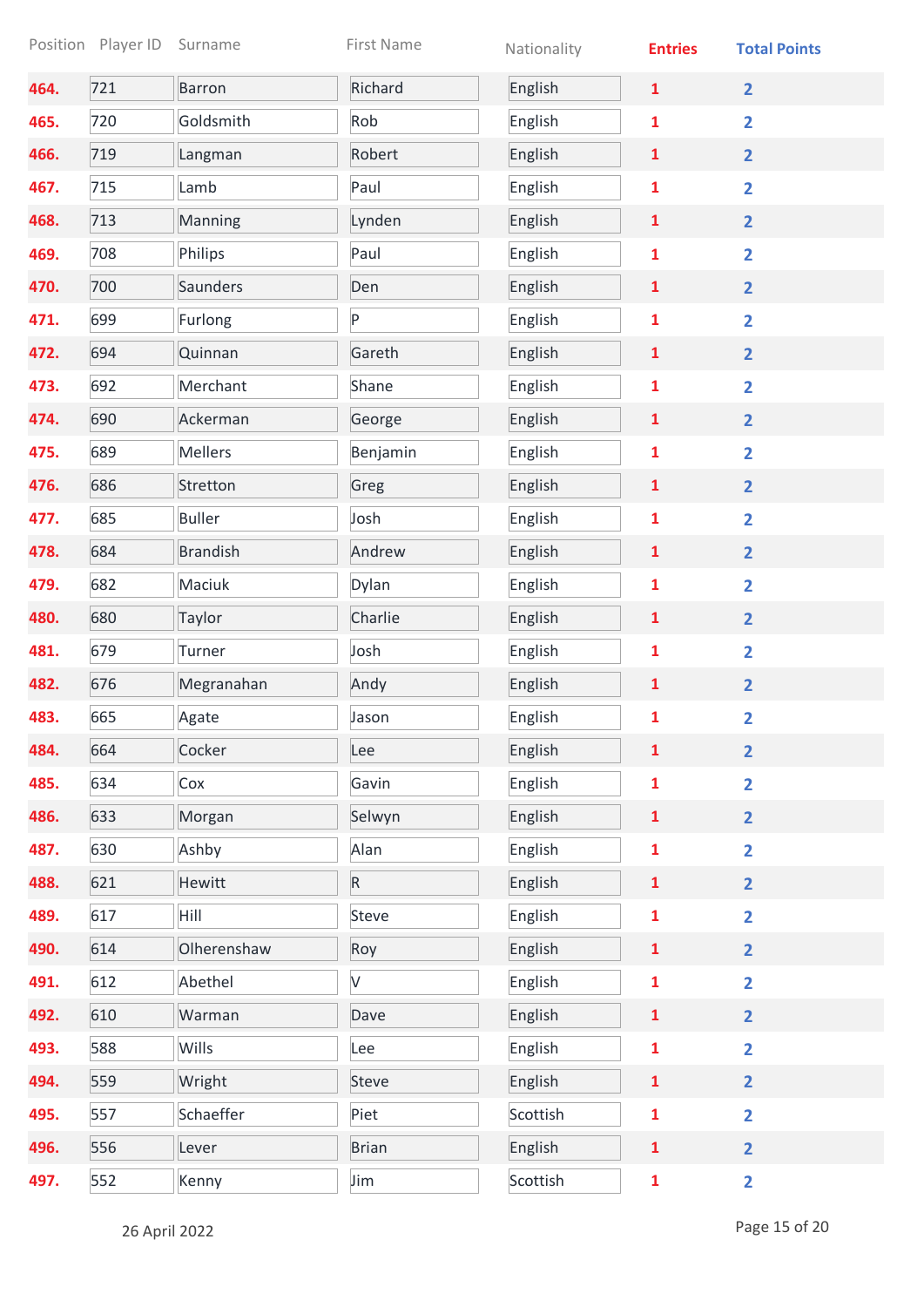|      | Position Player ID | Surname        | <b>First Name</b> | Nationality | <b>Entries</b> | <b>Total Points</b>     |
|------|--------------------|----------------|-------------------|-------------|----------------|-------------------------|
| 498. | 550                | Biondi         | Mark              | Scottish    | $\mathbf{1}$   | $\overline{2}$          |
| 499. | 544                | Gillespie      | <b>Brian</b>      | Scottish    | $\mathbf{1}$   | $\overline{2}$          |
| 500. | 538                | Whitten        | Graham            | English     | $\mathbf{1}$   | $\overline{2}$          |
| 501. | 537                | Wells          | Mick              | English     | 1              | $\overline{2}$          |
| 502. | 534                | Walker         | John              | Scottish    | $\mathbf{1}$   | $\overline{2}$          |
| 503. | 517                | Russell        | Alex              | Scottish    | 1              | $\overline{2}$          |
| 504. | 515                | Davis-Sellick  | David             | Scottish    | $\mathbf{1}$   | $\overline{2}$          |
| 505. | 504                | <b>Boyle</b>   | Tayo              | Scottish    | 1              | $\overline{2}$          |
| 506. | 477                | Welsh          | Jim               | English     | $\mathbf{1}$   | $\overline{2}$          |
| 507. | 476                | Gorton         | $\mathsf R$       | English     | 1              | $\overline{2}$          |
| 508. | 473                | Churcher       | Craig             | English     | $\mathbf{1}$   | $\overline{2}$          |
| 509. | 466                | Hewitson       | Mark              | English     | 1              | $\overline{2}$          |
| 510. | 461                | Hollands       | lan               | English     | $\mathbf{1}$   | $\overline{2}$          |
| 511. | 458                | <b>Morris</b>  | Clive             | English     | 1              | $\overline{2}$          |
| 512. | 455                | Wyndham        | John              | English     | $\mathbf{1}$   | $\overline{2}$          |
| 513. | 454                | Leefe          | Arron             | English     | $\mathbf{1}$   | $\overline{2}$          |
| 514. | 453                | Lalone         | Larry             | <b>USA</b>  | $\mathbf{1}$   | $\overline{2}$          |
| 515. | 451                | Turner         | Tom               | English     | 1              | $\overline{2}$          |
| 516. | 448                | <b>Mikemas</b> | Tony              | English     | 1              | $\overline{2}$          |
| 517. | 446                | Woodley        | Keith             | English     | 1              | $\overline{\mathbf{2}}$ |
| 518. | 444                | Obrachta       | Albert            | English     | $\mathbf{1}$   | $\overline{2}$          |
| 519. | 442                | Forcade        | Wayne             | English     | $\mathbf{1}$   | $\overline{2}$          |
| 520. | 424                | Morris         | Dave              | English     | $\mathbf{1}$   | $\overline{2}$          |
| 521. | 391                | Williams       | Dave              | English     | 1              | $\overline{2}$          |
| 522. | 390                | Edwards        | Jake              | English     | $\mathbf{1}$   | $\overline{2}$          |
| 523. | 383                | Woo            | Tubby             | English     | $\mathbf{1}$   | $\overline{2}$          |
| 524. | 372                | Armitage       | Paul              | English     | $\mathbf{1}$   | $\overline{2}$          |
| 525. | 367                | Tucker         | Keith             | English     | $\mathbf{1}$   | $\overline{2}$          |
| 526. | 357                | Thompson       | Matthew           | English     | $\mathbf{1}$   | $\overline{2}$          |
| 527. | 354                | Vennard        | John              | N.I.        | 1              | $\overline{2}$          |
| 528. | 339                | Steiner        | Dave              | English     | $\mathbf{1}$   | $\overline{2}$          |
| 529. | 328                | Shedd          | Andy              | English     | $\mathbf{1}$   | $\overline{2}$          |
| 530. | 312                | Robson         | Graham            | English     | $\mathbf{1}$   | $\overline{2}$          |
| 531. | 301                | Purdie         | <b>Brian</b>      | English     | $\mathbf{1}$   | $\overline{2}$          |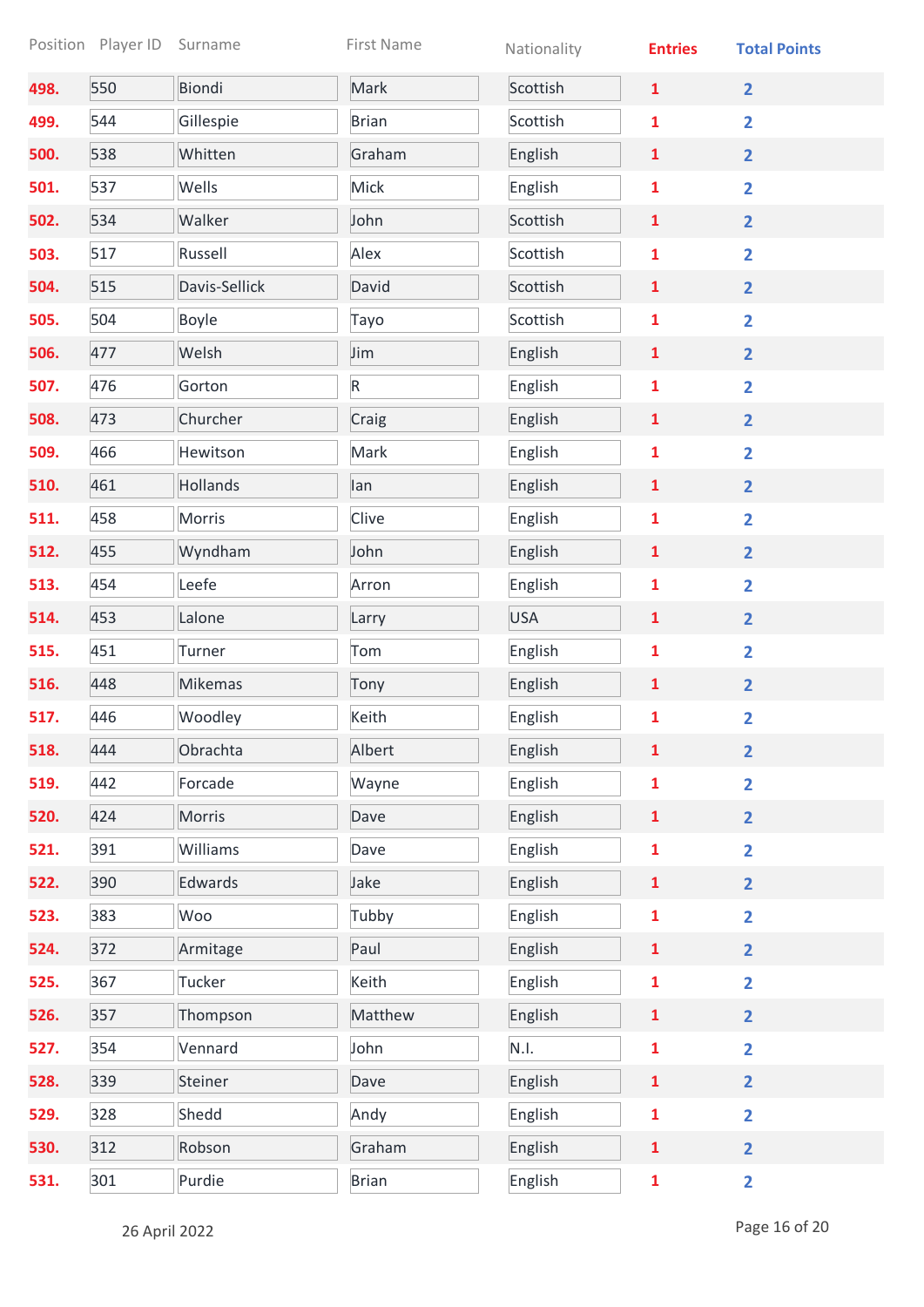|      | Position Player ID | Surname         | First Name | Nationality | <b>Entries</b>          | <b>Total Points</b>     |
|------|--------------------|-----------------|------------|-------------|-------------------------|-------------------------|
| 532. | 297                | Presley         | Mark       | English     | $\mathbf{1}$            | $\overline{2}$          |
| 533. | 290                | Penny           | Andy       | English     | $\mathbf{1}$            | $\overline{2}$          |
| 534. | 285                | Patrick         | Phil       | English     | $\mathbf{1}$            | $\overline{2}$          |
| 535. | 281                | Mansfield       | Daniel     | English     | $\mathbf{1}$            | $\overline{2}$          |
| 536. | 275                | Ogbonson        | Nigel      | English     | $\mathbf{1}$            | $\overline{2}$          |
| 537. | 274                | O'Dwyer         | Jamie      | English     | 1                       | $\overline{2}$          |
| 538. | 255                | Miller          | Neil       | English     | $\mathbf{1}$            | $\overline{2}$          |
| 539. | 248                | McMinn          | James      | English     | 1                       | $\overline{2}$          |
| 540. | 246                | McDonough       | Denis      | English     | $\mathbf{1}$            | $\overline{2}$          |
| 541. | 242                | Martinkovic     | Liv        | English     | 1                       | $\overline{2}$          |
| 542. | 236                | Madeira         | John       | English     | $\mathbf{1}$            | $\overline{2}$          |
| 543. | 228                | Lever           | Neil       | English     | 1                       | $\overline{2}$          |
| 544. | 212                | Woodward        | Stu        | English     | $\mathbf{1}$            | $\overline{2}$          |
| 545. | 202                | Jeffreys        | Keith      | English     | $\mathbf{1}$            | $\overline{2}$          |
| 546. | 200                | James           | Jerome     | <b>USA</b>  | $\mathbf{1}$            | $\overline{2}$          |
| 547. | 167                | Goulty          | Bob        | <b>USA</b>  | $\mathbf{1}$            | $\overline{2}$          |
| 548. | 160                | Gibbons         | Gerald     | English     | $\mathbf{1}$            | $\overline{2}$          |
| 549. | 159                | Gibbons         | Paul       | English     | 1                       | $\overline{2}$          |
| 550. | 156                | Fuller          | Scott      | <b>USA</b>  | $\mathbf{1}$            | $\overline{2}$          |
| 551. | 142                | Dudley          | Chuck      | <b>USA</b>  | 1                       | $\overline{\mathbf{2}}$ |
| 552. | 139                | Webb            | Nigel      | English     | $\mathbf{1}$            | $\overline{2}$          |
| 553. | 132                | Day             | Bob        | English     | $\mathbf{1}$            | $\overline{2}$          |
| 554. | 121                | Creighton       | Paul       | English     | $\mathbf{1}$            | $\overline{2}$          |
| 555. | 108                | Clarke          | Frank      | English     | $\mathbf{1}$            | $\overline{2}$          |
| 556. | 101                | Chapman         | lan        | English     | $\mathbf{1}$            | $\overline{2}$          |
| 557. | 100                | Chambers        | John       | English     | $\mathbf{1}$            | $\overline{2}$          |
| 558. | 48                 | <b>Brown</b>    | Simon D    | English     | $\mathbf{1}$            | $\overline{2}$          |
| 559. | 45                 | <b>Bristow</b>  | Dave       | English     | $\mathbf{1}$            | $\overline{2}$          |
| 560. | 42                 | <b>Bradley</b>  | Stu        | English     | $\mathbf{1}$            | $\overline{2}$          |
| 561. | 37                 | Boston          | Alan       | English     | $\mathbf{1}$            | $\overline{2}$          |
| 562. | 36                 | Booth           | Mick       | English     | ${\bf 1}$               | $\overline{2}$          |
| 563. | 17                 | <b>Battison</b> | Damien     | English     | $\mathbf{1}$            | $\overline{\mathbf{2}}$ |
| 564. | 814                | Morgan          | Ralph      | English     | 3                       | $\mathbf{1}$            |
| 565. | 865                | Cauldwell       | Rick       | English     | $\overline{\mathbf{2}}$ | $\mathbf{1}$            |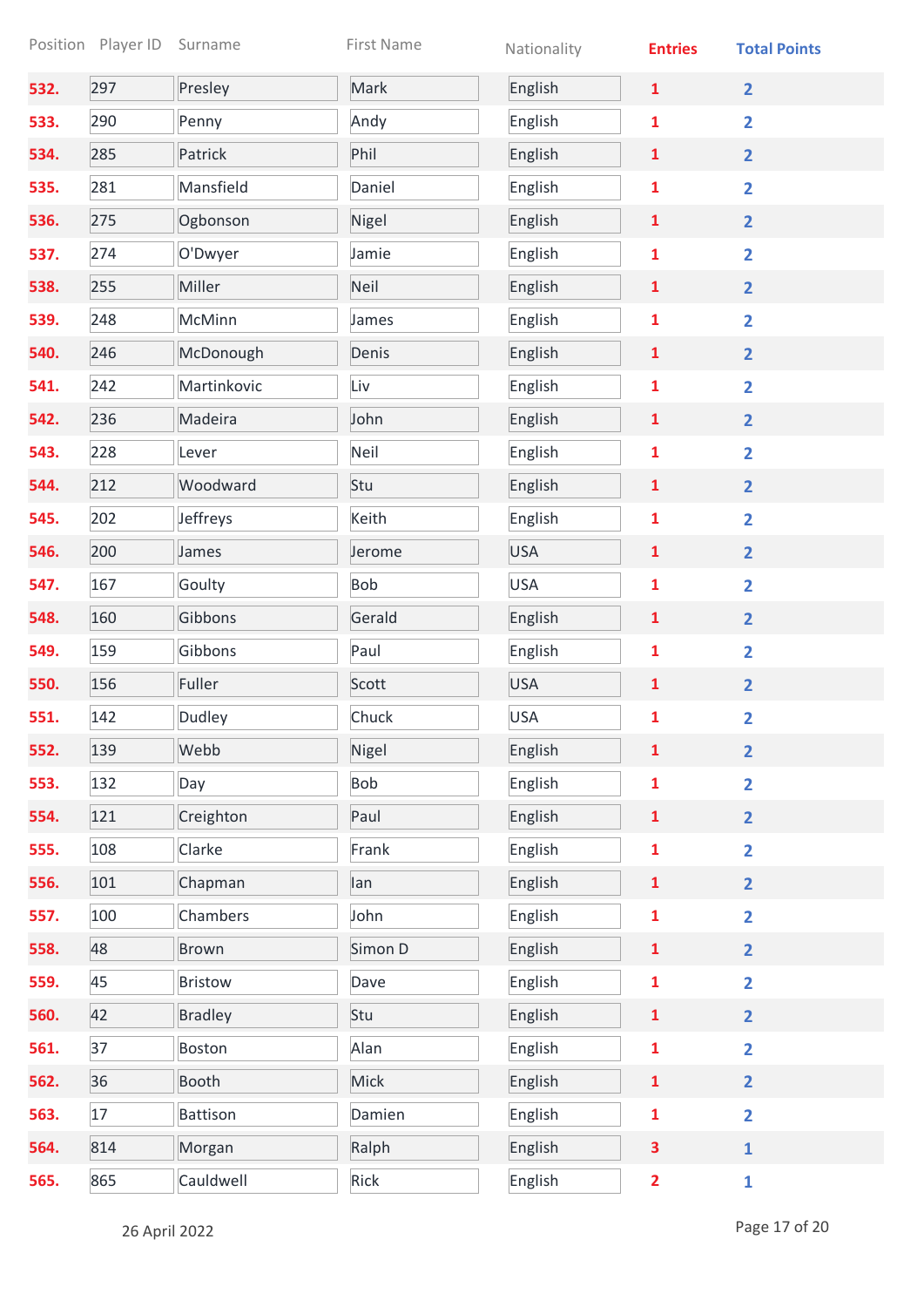|      | Position Player ID | Surname      | First Name   | Nationality | <b>Entries</b>          | <b>Total Points</b> |
|------|--------------------|--------------|--------------|-------------|-------------------------|---------------------|
| 566. | 854                | Harding      | <b>Bryan</b> | English     | $\overline{2}$          | $\mathbf{1}$        |
| 567. | 1039               | Balaam       | Richard      | English     | 1                       | $\mathbf{1}$        |
| 568. | 1035               | <b>Burke</b> | Amos         | English     | 1                       | $\mathbf{1}$        |
| 569. | 952                | Mercer       | Tony         | English     | 1                       | $\mathbf{1}$        |
| 570. | 951                | Remsberg     | Mac          | English     | 1                       | $\mathbf{1}$        |
| 571. | 880                | <b>Bott</b>  | Dave         | English     | 1                       | $\mathbf{1}$        |
| 572. | 877                | Cunningham   | Sean         | English     | 1                       | $\mathbf{1}$        |
| 573. | 876                | Lock         | <b>Nick</b>  | English     | 1                       | $\mathbf{1}$        |
| 574. | 843                | Richardson   | Matthew      | English     | $\mathbf{1}$            | $\mathbf{1}$        |
| 575. | 712                | Toogood      | Derek        | English     | $\mathbf{1}$            | $\mathbf{1}$        |
| 576. | 619                | Lony         | Peter        | English     | $\mathbf{1}$            | $\mathbf{1}$        |
| 577. | 609                | Wiggins      | Mark         | English     | 1                       | $\mathbf{1}$        |
| 578. | 608                | Lee          | Fred         | English     | $\mathbf{1}$            | $\mathbf{1}$        |
| 579. | 607                | Wallin       | John         | English     | 1                       | $\mathbf{1}$        |
| 580. | 606                | Smits        | Peter        | English     | $\mathbf{1}$            | $\mathbf{1}$        |
| 581. | 539                | Woods        | Dave         | English     | 1                       | $\mathbf{1}$        |
| 582. | 535                | Smith        | Chris        | English     | 1                       | $\mathbf{1}$        |
| 583. | 428                | Pullinger    | Greg         | English     | 1                       | $\mathbf{1}$        |
| 584. | 423                | Forward      | Matt         | English     | 1                       | $\mathbf{1}$        |
| 585. | 413                | Stuart       | Johnathon    | English     | 1                       | 1                   |
| 586. | 52                 | Bryden       | Stewart      | Welsh       | $\mathbf{1}$            | $\mathbf{1}$        |
| 587. | 874                | Grant        | Les          | English     | 10                      | $\mathbf 0$         |
| 588. | 858                | Turner       | AI           | English     | $\boldsymbol{8}$        | $\mathbf 0$         |
| 589. | 817                | Muscroft     | Stanley      | English     | $\overline{\mathbf{z}}$ | $\mathbf 0$         |
| 590. | 891                | Bennett      | AI           | English     | 4                       | $\mathbf 0$         |
| 591. | 593                | Walters      | Derek        | English     | 4                       | $\mathbf 0$         |
| 592. | 908                | Singleton    | Mo           | English     | 3                       | $\mathbf{0}$        |
| 593. | 901                | Lindsay      | Frank        | English     | 3                       | $\mathbf 0$         |
| 594. | 898                | Crippen      | Paul         | English     | 3                       | $\pmb{0}$           |
| 595. | 895                | Carnall      | Steve        | English     | 3                       | $\mathbf 0$         |
| 596. | 886                | Wrathall     | Gerry        | English     | 3                       | $\mathbf 0$         |
| 597. | 881                | Stander      | Frank        | English     | 3                       | $\mathbf 0$         |
| 598. | 855                | Wilson       | Roy          | English     | 3                       | $\pmb{0}$           |
| 599. | 591                | Howe         | Chris        | English     | 3                       | $\mathbf 0$         |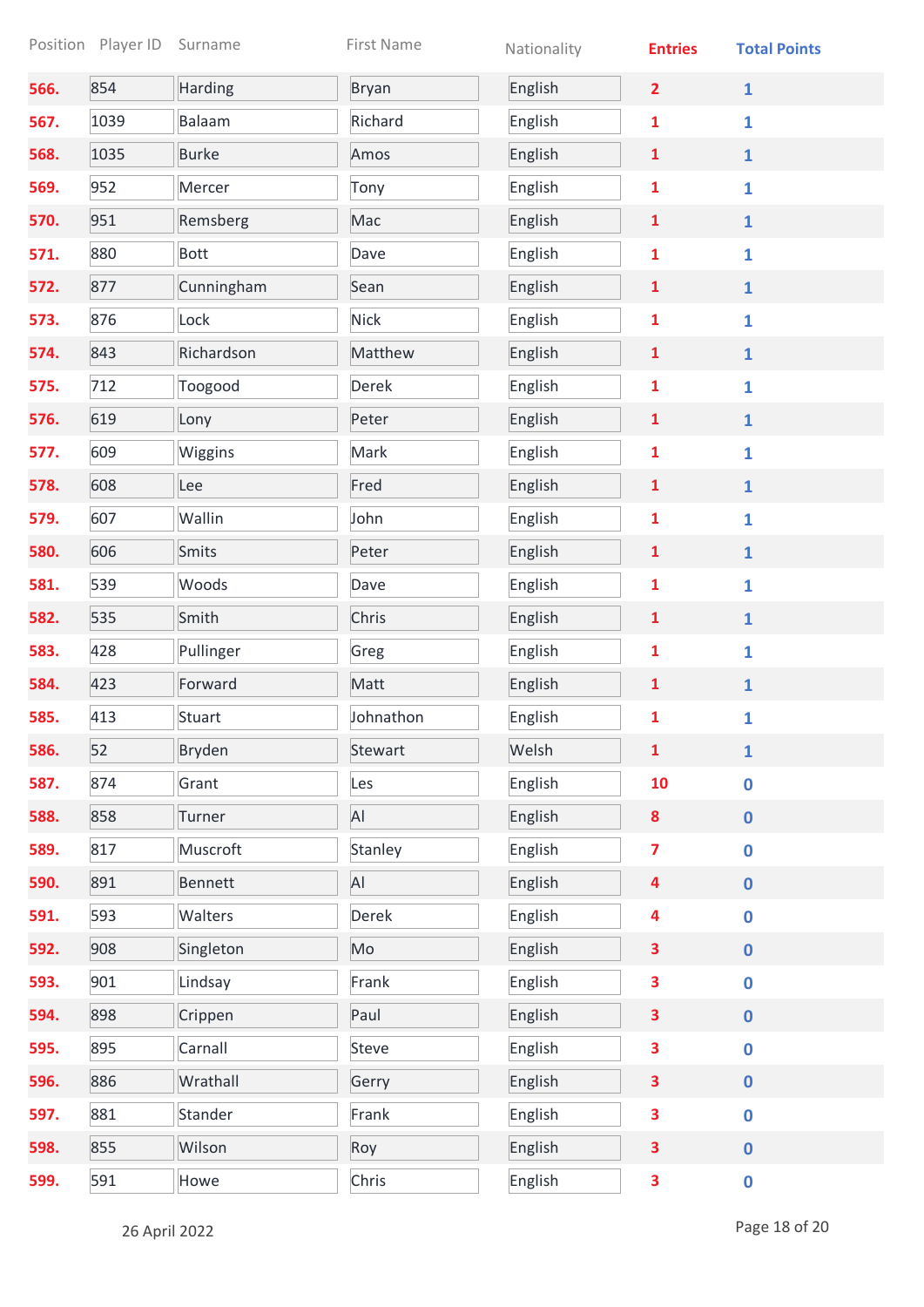|      | Position Player ID | Surname       | First Name   | Nationality | <b>Entries</b>          | <b>Total Points</b> |
|------|--------------------|---------------|--------------|-------------|-------------------------|---------------------|
| 600. | 589                | Owen          | Tom          | English     | $\overline{\mathbf{3}}$ | $\mathbf 0$         |
| 601. | 436                | <b>Biggs</b>  | Mac          | English     | 3                       | $\mathbf 0$         |
| 602. | 915                | Argent        |              | English     | $\overline{2}$          | $\bf{0}$            |
| 603. | 903                | Poore         | Robert       | English     | $\overline{\mathbf{2}}$ | $\mathbf 0$         |
| 604. | 902                | Lay           | Ray          | English     | $\overline{2}$          | $\mathbf 0$         |
| 605. | 897                | Connacher     | Phil         | English     | $\overline{2}$          | $\mathbf 0$         |
| 606. | 889                | Noon          | Paul         | English     | $\overline{2}$          | $\mathbf 0$         |
| 607. | 887                | <b>Bessey</b> | AI           | English     | $\overline{\mathbf{2}}$ | $\mathbf 0$         |
| 608. | 878                | Congreave     | Malcolm      | English     | $\overline{2}$          | $\mathbf 0$         |
| 609. | 852                | Bowden        | Albie        | English     | $\overline{2}$          | $\mathbf 0$         |
| 610. | 851                | Gardner       | Geoff        | English     | $\overline{2}$          | $\mathbf 0$         |
| 611. | 850                | Blaber        | Bob          | English     | $\overline{\mathbf{2}}$ | $\mathbf 0$         |
| 612. | 594                | Heaton        | <b>Bob</b>   | English     | $\overline{2}$          | $\pmb{0}$           |
| 613. | 1042               | Howell        | ${\sf M}$    | English     | $\mathbf{1}$            | $\mathbf 0$         |
| 614. | 1024               | Simmons       | <b>Brian</b> | English     | $\mathbf{1}$            | $\pmb{0}$           |
| 615. | 1003               | Taylor        | Les          | English     | 1                       | $\mathbf 0$         |
| 616. | 998                | Clough        | Andy         | English     | $\mathbf{1}$            | $\pmb{0}$           |
| 617. | 979                | Guimarey      | Phillip      | English     | $\mathbf{1}$            | $\mathbf 0$         |
| 618. | 977                | Hemsley       | James        | English     | $\mathbf{1}$            | $\mathbf 0$         |
| 619. | 965                | Tremain       | Peter        | English     | 1                       | $\mathbf 0$         |
| 620. | 943                | Sharron       | Charles      | English     | $\mathbf{1}$            | $\mathbf 0$         |
| 621. | 942                | Sargent       | Len          | English     | $\mathbf{1}$            | $\mathbf 0$         |
| 622. | 941                | Povey         | Alan         | English     | $\mathbf{1}$            | $\mathbf 0$         |
| 623. | 940                | Henson        | Ray          | English     | $\mathbf{1}$            | $\mathbf 0$         |
| 624. | 939                | Hales         | Bert         | English     | $\mathbf{1}$            | $\mathbf 0$         |
| 625. | 917                | Coller        | Ken          | English     | $\mathbf{1}$            | $\mathbf 0$         |
| 626. | 916                | Birdsall      | Dave         | English     | $\mathbf{1}$            | $\mathbf 0$         |
| 627. | 913                | Walker        | Paul         | English     | $\mathbf{1}$            | $\mathbf 0$         |
| 628. | 912                | Taylor        | Carl         | English     | $\mathbf{1}$            | $\pmb{0}$           |
| 629. | 911                | Sykes         | Mike         | English     | 1                       | $\mathbf 0$         |
| 630. | 910                | Strettle      | John         | English     | $\mathbf{1}$            | $\mathbf 0$         |
| 631. | 909                | Stephenson    | Mike         | English     | $\mathbf{1}$            | $\mathbf 0$         |
| 632. | 907                | Sempers       | <b>Brian</b> | English     | $\mathbf{1}$            | $\pmb{0}$           |
| 633. | 906                | Scudder       | Chris        | English     | $\mathbf{1}$            | $\mathbf 0$         |